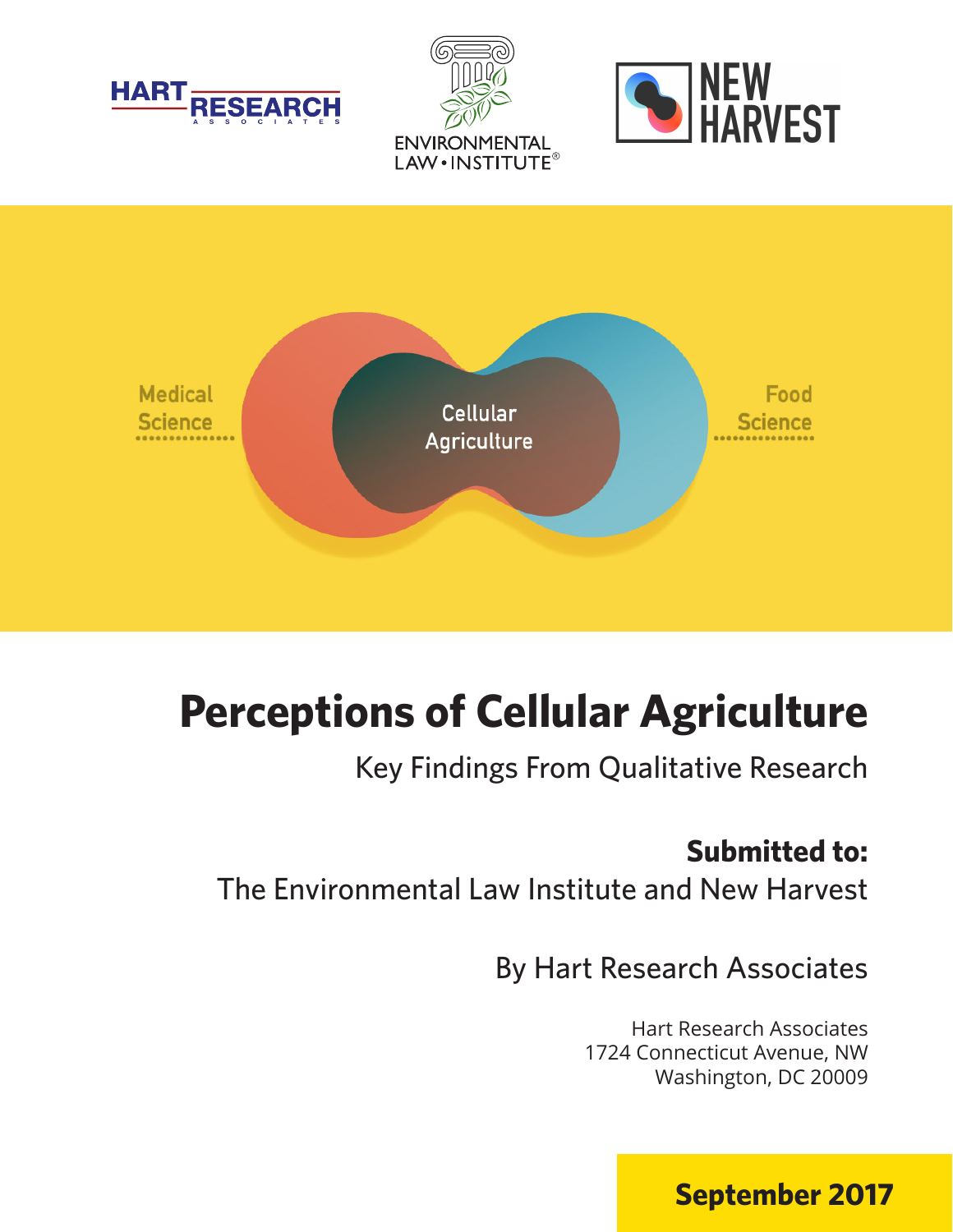### **About Hart Research Associates**

Hart Research Associates is one of the leading research firms in the United States and has been at the cutting edge of change in public opinion since our founding in 1971. During that time, we have conducted more than 8,000 public opinion surveys and 7,500 focus groups and in-depth interviews, talking with more than five million individuals across the United States and beyond.

### **About New Harvest**

Established in 2004, New Harvest is the non-profit research institute building and establishing the field of cellular agriculture. We strategically fund and conduct open, public, collaborative research that reinvents the way we make animal products - without animals.

### **About Environmental Law Institute**

The Environmental Law Institute (ELI) makes law work for people, places, and the planet. Since 1969, ELI has played a pivotal role in shaping the fields of environmental law, policy, and management, domestically and abroad. Today, in our fifth decade, we are an internationally recognized, nonpartisan research and education center working to strengthen environmental protection by improving law and governance worldwide.

Perceptions of Cellular Agriculture: Key Findings From Qualitative Research. © 2017 Hart Research Associates, Washington, D.C. All rights reserved.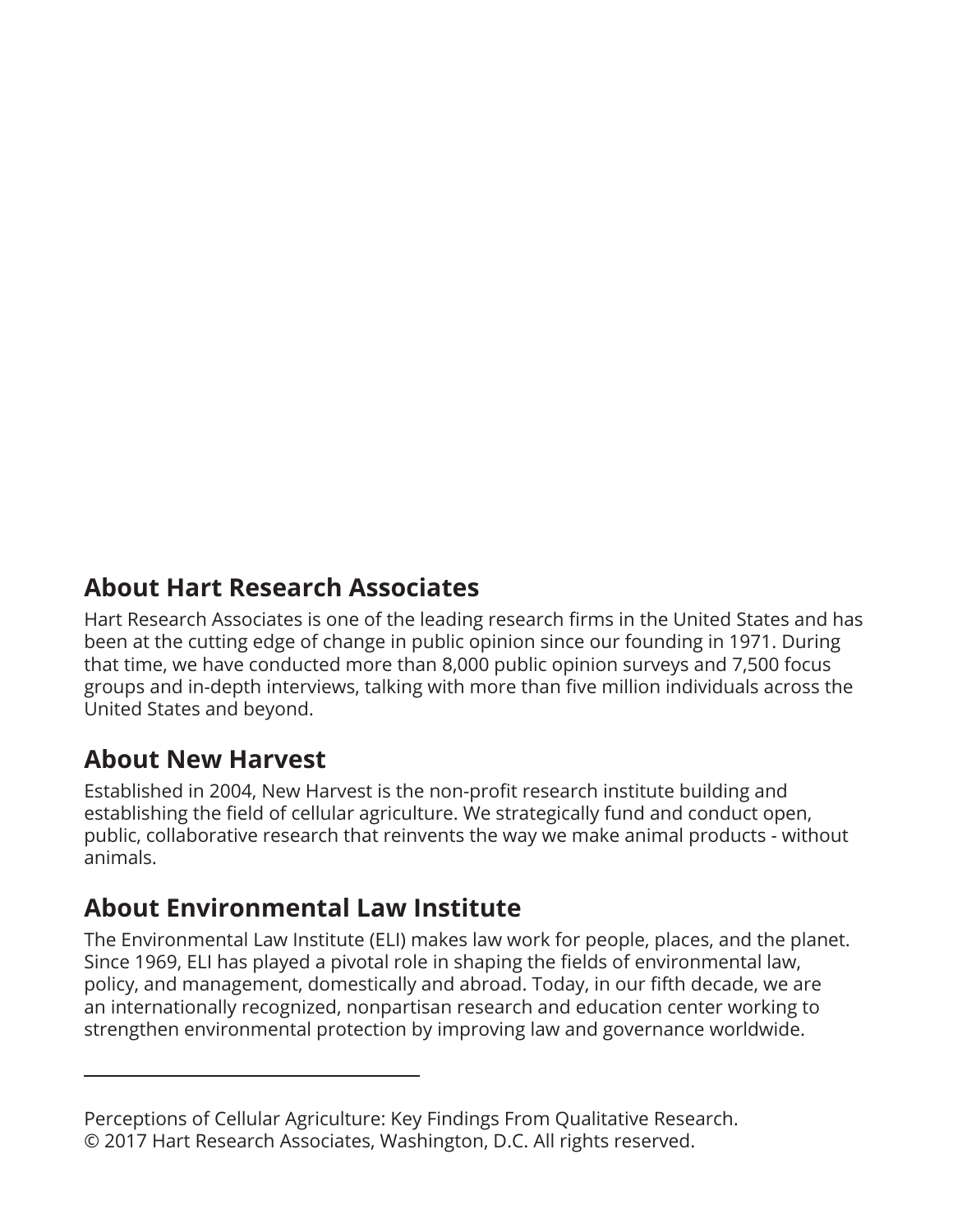# **Perceptions of Cellular Agriculture**

Key Findings From Qualitative Research

### **Submitted to:**

The Environmental Law Institute and New Harvest

By Hart Research Associates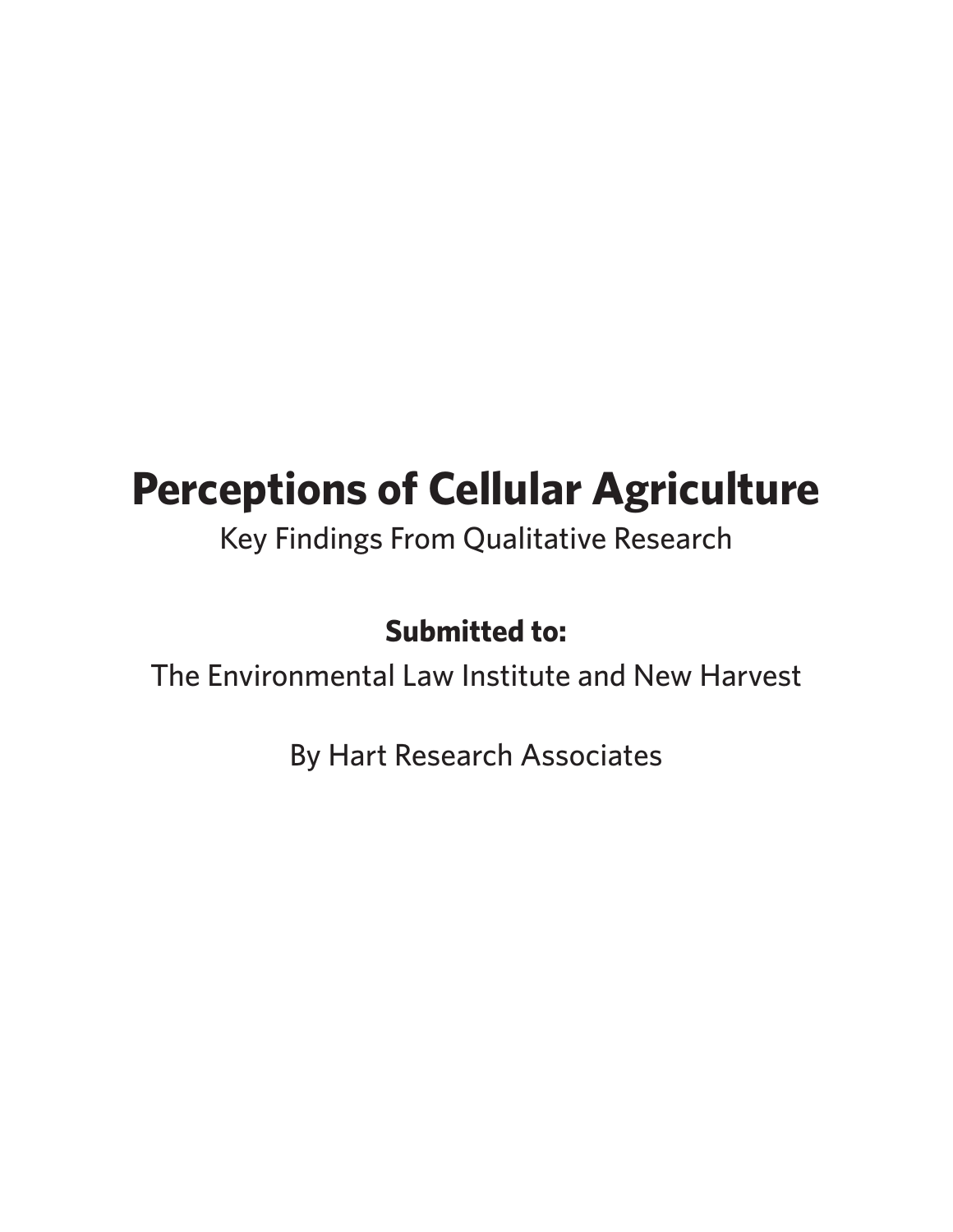

On behalf of the Environmental Law Institute and New Harvest, Hart Research Associates conducted two focus groups to understand the American public's attitudes regarding cellular agriculture and explore reactions to recent and anticipated developments that will result from its application.

The two focus group sessions were conducted in Baltimore, Maryland, on December 7, 2016. One group was made up of 10 individuals with less than a four-year college degree and the other group included 10 individuals with a four-year college degree or higher. Each group comprised a mix of individuals of different genders, ages, incomes, and races/ethnicities. Participants also were screened to represent diverse religious affiliations, and some are not affiliated with any religion.

The same discussion guide was used in both sessions, in which participants shared their top-ofmind impressions of cellular agriculture and cultured meat, as well as their impressions of cellular agriculture after being provided information about this area of science. Participants reacted to arguments for and against the use of cellular agriculture, and discussed their preferences for which entities might provide regulatory oversight of these developments.

These sessions provide an important qualitative perspective on uninformed and informed impressions of cellular agriculture, and how the public weighs the potential benefits and risks of this field of scientific development. However, the number of participants in these groups is not large enough to generalize key findings from this research to the entire population of American adults. These findings should instead be considered a rich and contextualized glimpse into the public's attitudes toward cellular agriculture. While the nature of discussion varied between the two groups, these differences are not enough to draw conclusions about how attitudes vary by level of educational attainment or other characteristics.



- These audiences are not familiar with the term "cellular agriculture" or developments in this area.
- $\blacksquare$  However, participants make inferences about this field of scientific study based on its name. They make a variety of associations, mentioning the following words, among other things: manmade, farming, GMOs, cloning, labs, and cellular phones. They make associations and inferences that relate more to crops than livestock, and their uninformed feelings about cellular agriculture are mixed.
	- o While they associate some of the same words with "cultured meat," participants have a more negative reaction to the term.
- $\blacksquare$  Participants quickly identify several potential benefits and risks from the development of cellular agriculture, and the discussions fluctuate between optimism about how it can make life better and concern about potential adverse consequences.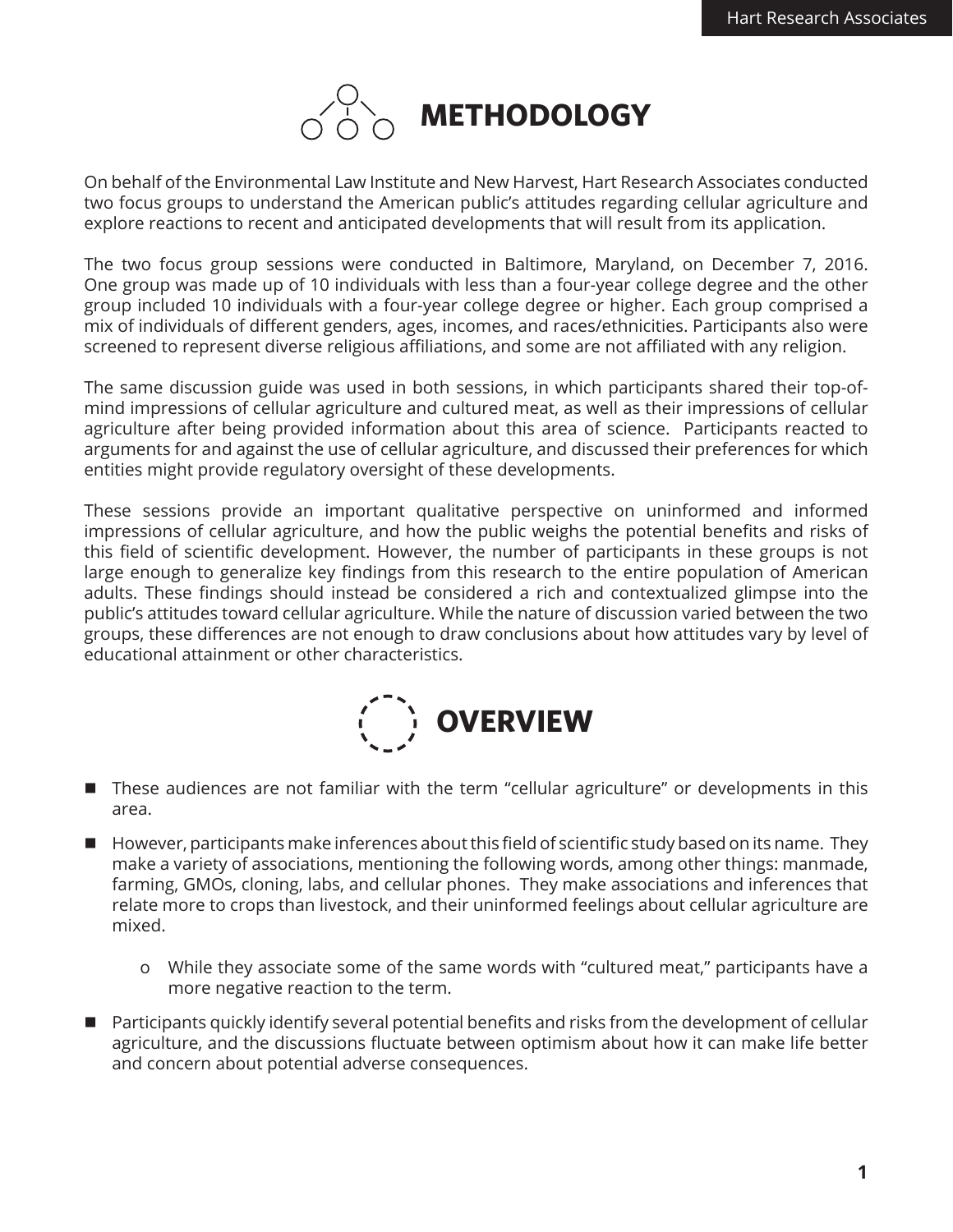- o While there are several messages in support of cellular agriculture, testing reveals that the most effective arguments for pursuing this field of study are those that focus on a) increasing the meat supply to meet the demands of the world's growing population and b) eliminating the need for antibiotic use in livestock.
- o The most effective arguments against cellular agriculture are a) that animal products made this way could be unpredictable and harmful to human health, b) that cultured meat could increase allergies and food intolerances because it is made in a lab, and c) that it could put traditional agriculture out of business and lead to job losses and economic harm.
- After hearing about applications for cellular agriculture (some currently in use and some in development), the tone of the discussions becomes more positive, though different applications generate a range of reactions. Applications that have been in use for decades and thus have a proven track record without harmful effects (e.g., to produce insulin and rennet) are viewed more favorably and generate more optimism about cellular agriculture—particularly insulin because of the positive impact it has had on human health for several decades. On the other hand, applications in development for food production (milk and meat) are greeted with greater ambivalence. Cultured meat generates the most questions and concerns, and this application meets the most resistance.



**1. Cellular agriculture is a term and area of science with which these participants are not familiar. They make some inferences about what it entails based on their understanding of the words, focusing more on crops than livestock. Their general impressions based on the terminology alone are mixed.**

None of the participants had heard of cellular agriculture before the sessions. Most relate it to scientific research in some way, with some relating the terms manmade, lab-grown, and GMO, and some thinking of cell phones. Below are some specific words and phrases that come to participants' minds when they hear the term "cellular agriculture."

- Manmade
- GMOs
- ❖ Cell phones
- Good science
- $\div$  Farming
- Biology
- ❖ Gene manipulation
- Growth
- ❖ Plant cloning
- Genetic engineering
- Lab-grown food
- ◆ Medical
- Land development
- ❖ Climate change
- ❖ Science fiction
- ❖ Test tubes
- Unnatural
- ◆ Molecular growth and development
- $\div$  Enhancements
- ◆ Harvesting
- ◆ Modified meat
	- ❖ Sustainable food supply

General reactions to the term "cellular agriculture" are mixed. On the positive side, participants mention cellular agriculture's scientific possibilities, such as providing a food supply to meet the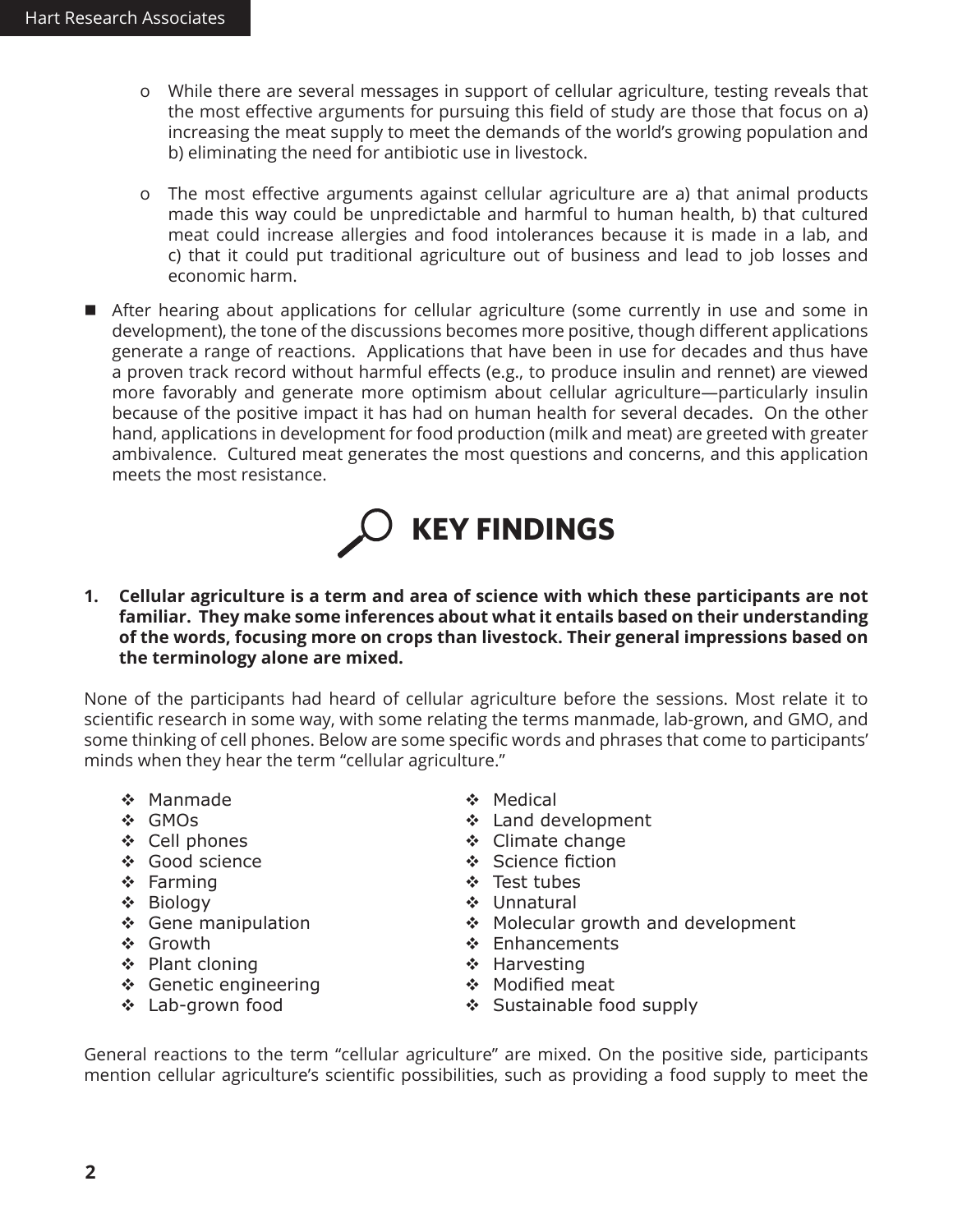world's growing population needs, developing foods that can grow in sub-optimal conditions, and increasing agricultural efficiency and production.

*"It's just possibilities."*

*– Baltimore non-college graduate*

*"The ability to grow crops in not normal conditions, even something as simple as growing something in a desert. So the ability to create a food product that can grow in Ethiopia. You know, in an environment where it probably shouldn't, but to feed people. I'm sorry if it doesn't have all the carbohydrates you need, but you eat."* 

*– Baltimore non-college graduate*

*"And I came from a different country. I came from Burma. It's called Myanmar. It's between India and Thailand. And we are not making enough as used to be, even we're not keeping up, and we're not the only country that's not keeping with either technology or climate change. Something to come over to an efficient way to make more food, also a safer way. . ."* 

*– Baltimore college graduate*

*"I'm concerned because I know that we need to do this because the planet is . . . we're reaching the over limit with the population, so we have to feed all these people. Our water is getting, there's a big shortage. And my only concern would be that I feel that they really need to do better research, better studies."*

*– Baltimore non-college graduate*

However, many participants fear that cellular agriculture gets away from the basics and are concerned that its outcomes are unknown. They worry that it is untested and wonder what longterm effects it will have on humans.

*"That's what I just thought, they were getting away from the basics, stuff growing in the ground and feeding the animals what they used to, the stocks or whatever that they used to feed them, and now they're injecting them. You know, leaving the basics."* 

*– Baltimore non-college graduate*

*"Like I just thought about food, and it sounds like a pretty intense thing to do with your*  food. If I went to the grocery store and saw those cellular agricultured, I probably wouldn't *buy that...Because I don't know what it means."* 

*– Baltimore college graduate*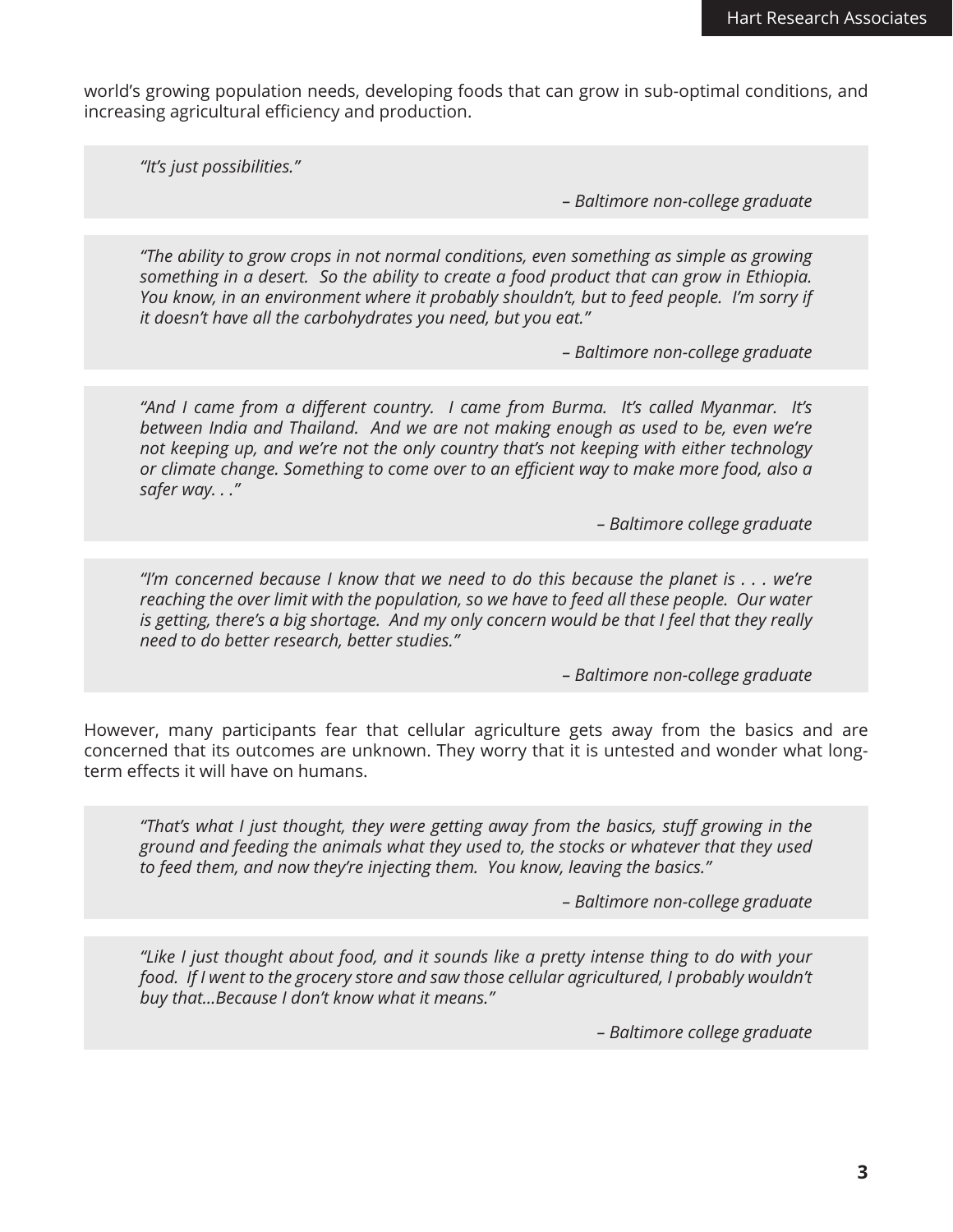*". . . I think the biggest concerning part is where does it stop? I don't think the meat, the food, any of that is the issue. I think it's the great, the only concerning part to me is we've all seen the movies . . . I, Robot, and now, we're getting a whole lot closer to all of this artificial . . . human stuff, actually cloning. So my only concern is the precedent becomes set when we do accept this finally. . . So when this becomes acceptable, it really opens the door for something that I'm not sure I agree with to become acceptable.*

*– Baltimore non-college graduate*

*"The scientists who come up with these ideas of cloning the fish, with this to create a tomato, what's the effect on the human beings? That's my big concern. Because like I said before, with the children, their bodies have changed, I mean, completely from when we grew up. And they're eating the same thing, but there are more chemicals and more preservatives in these foods, and what is it doing to them?"* 

*– Baltimore non-college graduate*

**2. Participants also are not familiar with the term "cultured meat," but they easily form ideas about what they think it means. They tend to have a more negative initial reaction to this term than to "cellular agriculture."**

The discussions reveal that participants generally find the term "cultured meat" unappealing and associate it with processed meat, preservatives, and genetic engineering, among other things listed below:

- ❖ Processed meat
- ❖ Petri dish
- Manmade
- ❖ Manufactured
- Vegan/vegetarian
- ❖ Cloning
- Enhanced meat
- ❖ Famine reduction
- ❖ Hormones
- High salt content
- Loss of vital nutrients
- ❖ Preservatives
- Meat generation from modified DNA
- GMO
- Exposed meat
- Livestock
- ❖ Non-organic
- ❖ Not from an animal
- $\div$  Grown in a lab
- **→ Unnatural**
- $\div$  Seasoning meat with chemicals
- ◆ Unsafe

Many say the concept of cultured meat is unappetizing. Participants strongly prefer the term "clean meat" over "cultured meat," although clean meat is not necessarily a good term and causes some to think of meat that is bleached.

*"Cellular agriculture sounded a whole lot better once you put up cultured meat."* 

*– Baltimore college graduate*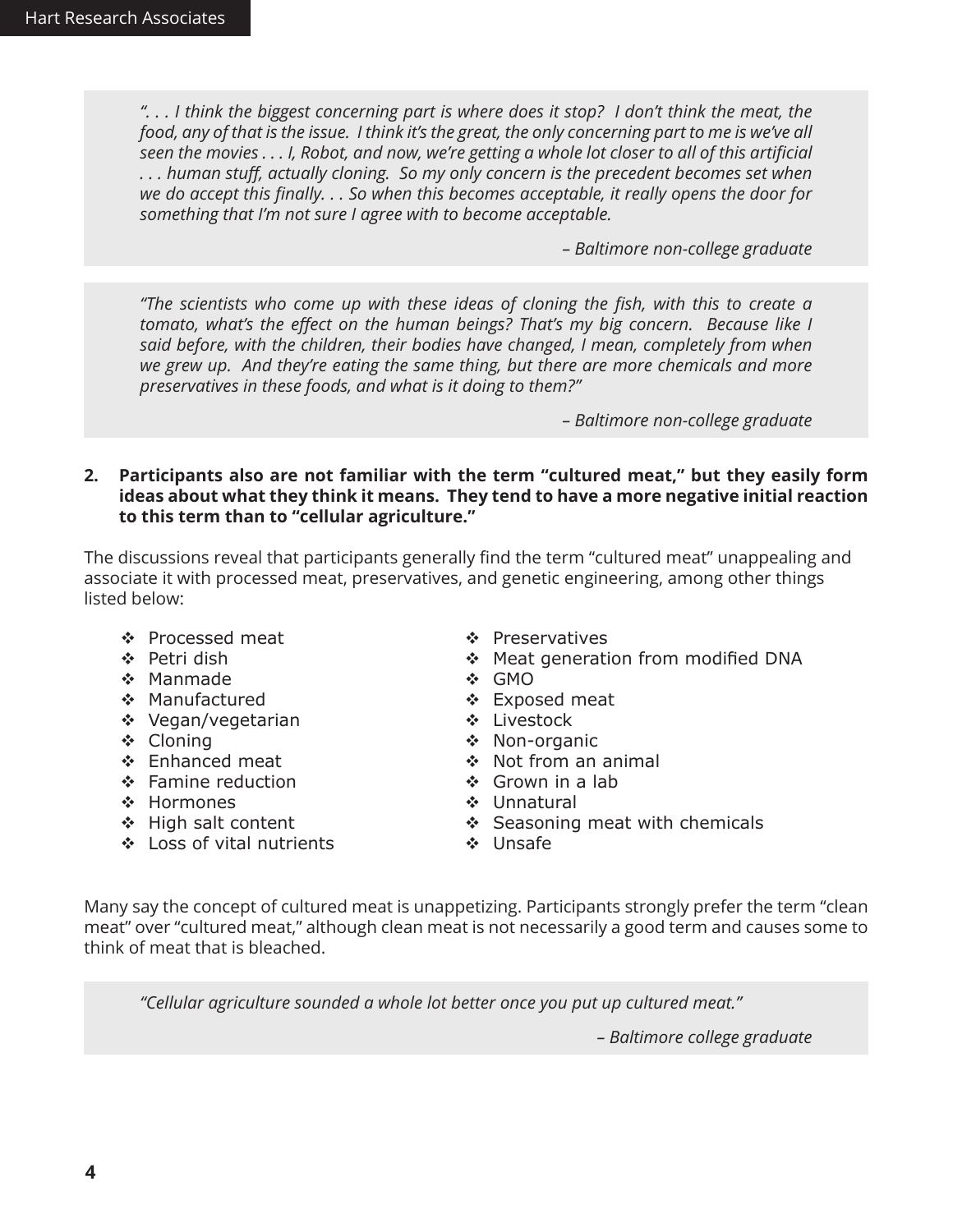*"I think cultured meat just does not sound like something you would want."* 

*– Baltimore college graduate*

 *"…It's heavily, manufactured meat, I mean, processed meat that has so many chemicals in it to keep it fresh for longer periods of time on the shelf. Just sounds disgusting."* 

*– Baltimore non-college graduate*

*"Petri dish is the first thing that popped in my head, just not appealing. The thought is not appealing."* 

*– Baltimore non-college graduate*

 *"I didn't know what to think, really. I had two images in my head. I had, you know, Slim Jims and...the aged steaks [that] would cost \$60 or \$70. So I didn't know."* 

*– Baltimore college graduate*

*"I thought about engineered meat, and I started thinking about meat like Spam."* 

*– Baltimore college graduate*

**3. Upon reading a description of cellular agriculture (see Appendix B), participants identify both benefits of and concerns about this new area of science. They have several questions about its implications and the potential unintended consequences of the development's application.** 

Participants react positively to cellular agriculture's potential benefits to food access, improved safety of the food supply and resulting benefits to human health, reducing animal cruelty, and sustainability.

- Participants think that an important benefit of cellular agriculture is its potential to address **food supply** needs in developing countries. This is a benefit expressed particularly strongly by some in the college-educated group. Some of them are quick to note that they would not be interested in consuming cellular agricultural products themselves, yet they recognize the real benefit this could provide to countries and people without adequate food supplies. None perceive a real need for an expanded supply of meat in the United States now, and only some talk about the need for it far in the future.
- The **impact on human health** through the potential elimination or minimization of E. coli, mad cow disease, and other illnesses also is a recurring theme in the discussions.
- In both groups, participants point to the benefits of **reduced animal cruelty**, with some more focused on this issue than others.
- They also anticipate that cellular agriculture could lead to **improved environmental sustainability** by increasing the efficiency of food production while reducing the need for as much land and resources.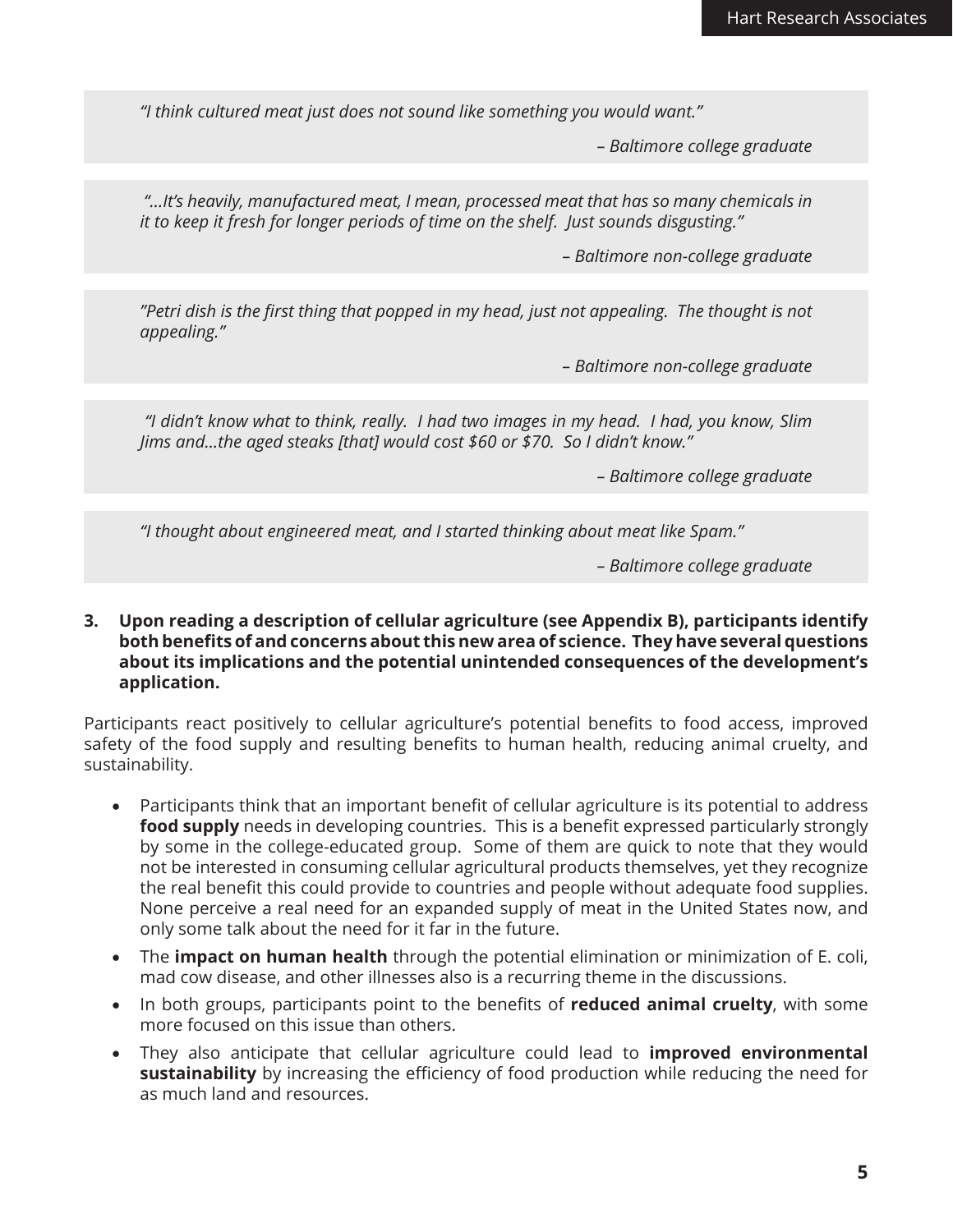*"We're in a world that's starving. And just because here in America we have fewer people*  who are starving and we don't see them doesn't mean that we don't need some sort *of protein. And I think that's very important. It would also be nice for the vegan and vegetarian people to get some protein that perhaps is meat-like, although not been meat since that first cell."* 

*– Baltimore college graduate*

*"Because either you eat this or you die. That's the moral situation. A lot of places are facing that kind of situation. So I don't think they will even question anything, taste or texture or color or whatever."* 

*– Baltimore college graduate*

*"I think helping eliminate like the animal disease, avian flu, mad cow, so on, so forth."*

*– Baltimore non-college graduate*

*". . . You can probably eliminate even E. coli at some point . . ."*

*– Baltimore non-college graduate*

*"I'd rather eat a steak grown in the lab than to know that a cow was…I'm no vegetarian, but to know that I wouldn't create suffering for a different animal."* 

*– Baltimore college graduate*

*"I've seen cows living in some, and chickens living in some terrible conditions. If it's grown in a Petri dish, it never lived in that condition. It didn't wallow around in its own feces… things like that."* 

*– Baltimore non-college graduate*

*". . . reproducing cells in a plant to create more hardy crops or sustainable crops."* 

*– Baltimore non-college graduate*

Discussion of concerns gravitates toward effects on human health and safety, focusing especially on risks that may not yet be known, though participants also raise other concerns.

- Some are concerned that cellular agriculture products, especially cultured meat, are **not natural**. In their view, it is not the same as the meat that comes from an animal.
- • Many worry about the **long-term repercussions** of humans ingesting products that some participants perceive as unnatural and inorganic. Rather than having specific concerns, it is more a concern of what is not known or proven to be safe.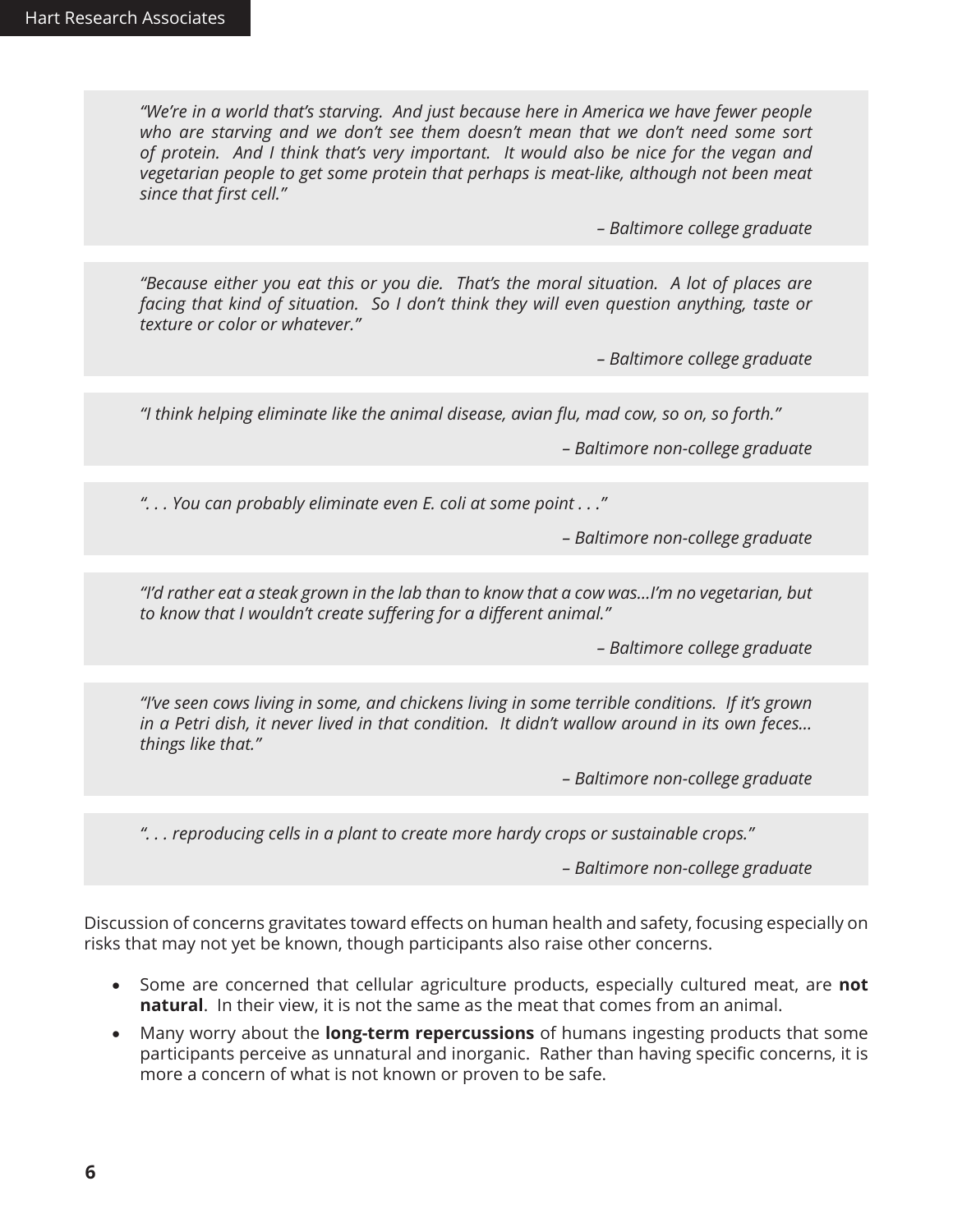- Some see cellular agriculture as a slippery slope on the road to **cloning**.
- **Effect on taste** also is a concern.
- • Some participants predict a potential **disparity between society's "haves" and "have nots,"** where the "haves" can afford to purchase meat from real livestock, which they anticipate will be more expensive (and possibly better tasting than cultured meat).
- Scientific advancements also could transform the agriculture industry, resulting in **lost jobs** for farmers and workers who transport livestock and feed for livestock.

*"Oh, just along with like long-term effects and everything, I sort of feel like almost we would be like guinea pigs to everything, all the new things they would be coming up with, and we wouldn't really know the side effects that we would get."* 

*– Baltimore non-college graduate*

 *"You could only say that cloning, that this could be a slippery slope down that path . . . that would be fantastic if we can grow organs for people who need it. But I feel like that could just lead us down a path where . . ."* 

*– Baltimore college graduate*

*"How long before creating meat in the lab becomes so cost effective that raising meat becomes not an option or only an option that the rich can afford? Because if you can create them in the lab, mass produce it without the cost of raising, killing, and moving to market, all of it, all the process of where you may create a few jobs in the automation of growing it, you reduce all the farmers and the farm laborers and the truckers and all that. So all those people are gone. And then all of a sudden, this meat is so readily available, so easily affordable, the option of having real meat becomes, or grown meat becomes not an option at all or an option only for the very wealthy, so . . ."*

*– Baltimore non-college graduate*

*"I'm assuming that this mass production on this one will cut down a lot of human jobs."* 

*– Baltimore college graduate*

*"My concern would be the flavor of this. And in a cow, it comes down to what they eat. Kobe beef, it's what they eat. Veal, it's what they eat. If you're not feeding it, how, what is that, is it going to taste?"*

*– Baltimore non-college graduate*

While participants' discussion of safety tends to focus on potential harms, they acknowledge two sides to the argument: cellular agriculture could create more allergies due to over-sterilization, but it also has the potential to minimize or eliminate diseases.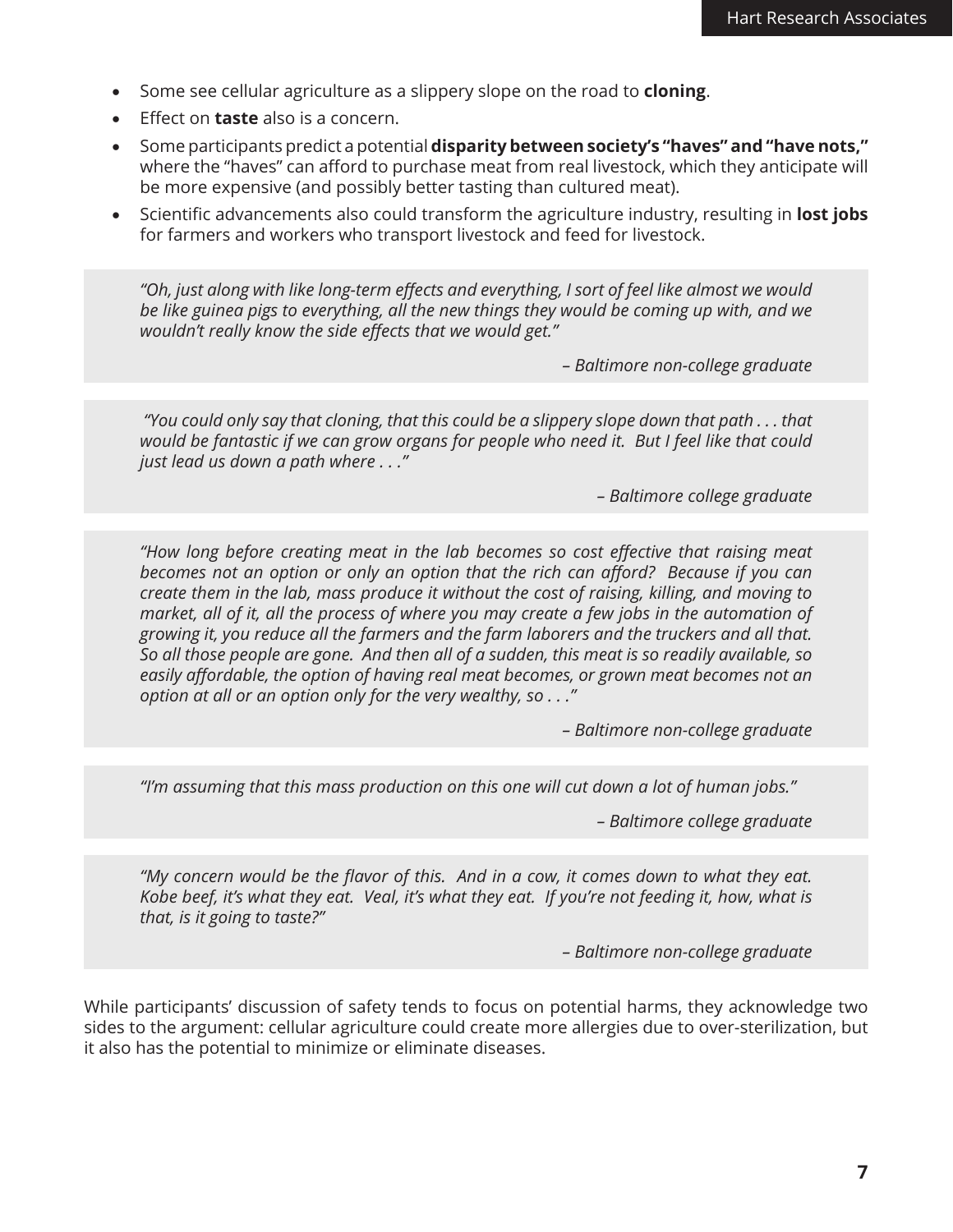When asked what they think about potential benefits vs. potential risks after reading the basic information in Appendix B, reactions are mixed. In the college-educated group, more participants lean toward benefits, while the opposite is true among non-college-educated participants. Collegeeducated participants tend toward a head-over-heart reaction, even though some are turned off by these types of foods and say they would not want to eat them personally.

A few key questions surface for participants after reading a basic overview of cellular agriculture, including the following:

- How will the cellular agriculture process work?
- What will happen to existing livestock?
- How will it affect jobs and the economy?

When asked how far they think we are from seeing these products in stores and restaurants, some assume it already is happening today if there is a focus group discussion about it.

#### **4. Upon viewing a brief animated video from New Harvest that introduces cultured meat, participants express a desire for more information about the process with less emphasis on persuasion.**

The video provokes some unease and elicits questions about exactly how cultured meat is produced and how it differs from cloning. Without a more detailed explanation of the process, participants tend to fill in the gaps with their own ideas. The discussions reveal that some participants question if it is really the same meat, despite the video's claim of "same meat, different process."

*"It didn't have much information. Like I feel like it should have had more. It was really simple. I just, it's a weird way to introduce that because it's like a big, scary topic."* 

*– Baltimore non-college graduate*

*"The video was kind of like cutesy, cartoon, like, oh, look how positive this can be. But it doesn't really mention anything negative. It just says, for more information go to this website. But are you really going to do that? Probably not."* 

*– Baltimore non-college graduate*

*"So basically, when something grows, cells divide because it's fed by blood or something nutritious, and that's the whole thing we're, I think everybody is struggling with. What's causing, when you're outside of a body just sitting on a lab table, what's causing that to happen, I guess? It's hard for us, I guess, to imagine that that can happen outside of, you know, a bio system of a person or a cow or an animal or something that's living"*

*– Baltimore college graduate* 

*"Now it's coming from a Petri dish, it's coming from a culture, it's coming from tissues that were merged together and then grown inside an incubator or whatever it's going to be grown into, and now you're going to ask me to eat it. It just doesn't, you're going to have to explain that process to a lot of people, and they're going to want to know what that process*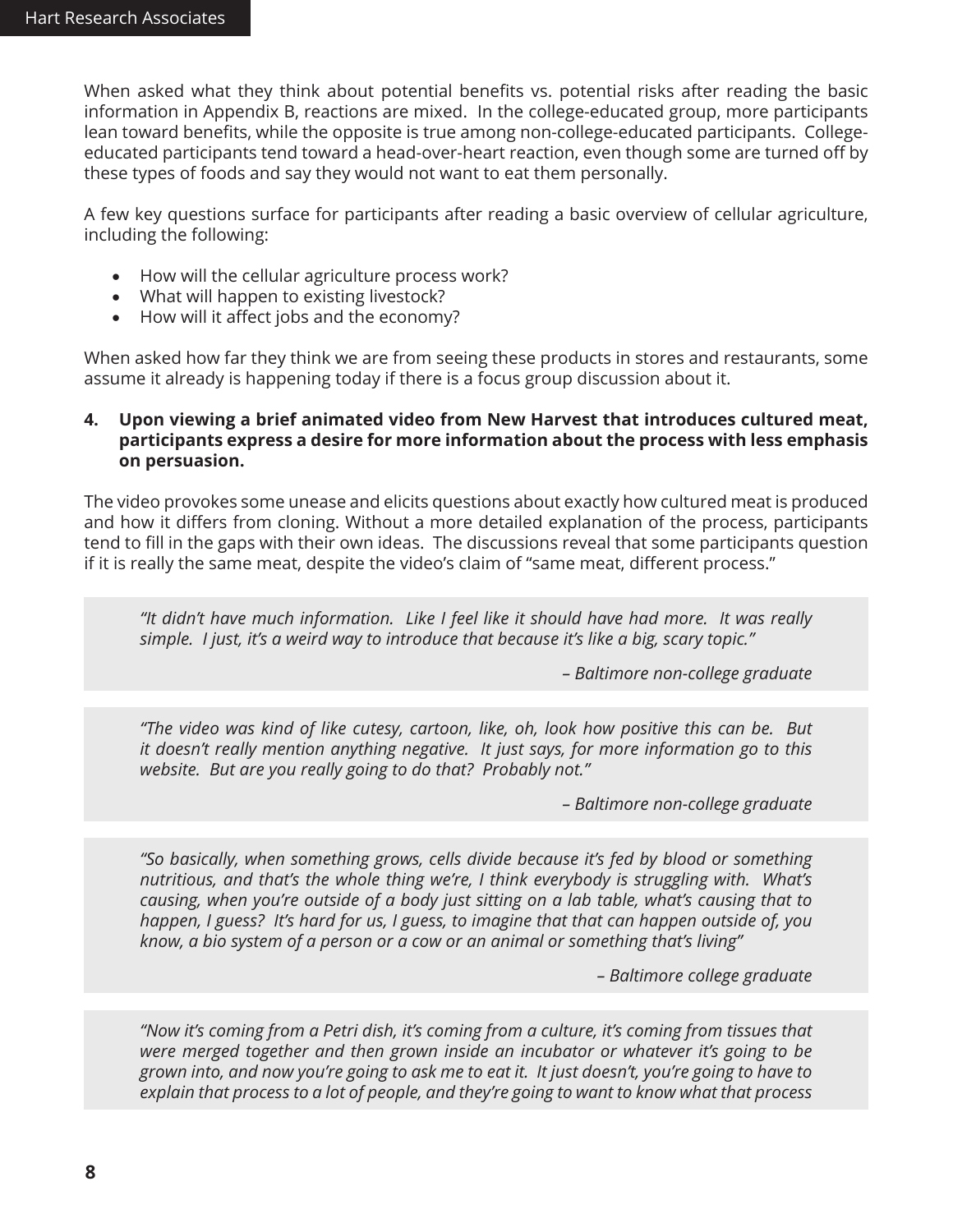*is. And I think when you start explaining all that, it's going to take a long time for people to look at that and say, hmm."* 

*– Baltimore college graduate* 

*"I think, I wouldn't have any problem with this if I could be really assured that they're using a true genetic, the true genetic code, not, you know, shortcutting…Because then, I mean, that's science. I mean, if you can guarantee that you're doing it, you know, by the code, the true code, then there probably would not be a difference between that cow or the [cultured meat]…"*

*– Baltimore non-college graduate*

#### **5. Participants have more favorable impressions of cellular agriculture upon learning how it is currently used or could be used in the future, but they are more positive toward some applications than others.**

When it comes to potential applications for cellular agriculture, participants tend to be more comfortable with and supportive of using it for the development of non-food animal products (e.g., leather and fur) than for food animal products (e.g., meat, milk, and eggs). The discussions suggest that it may be easier to approach the conversation initially by focusing on cellular agriculture as relates to milk and eggs rather than meat, though some participants raise concerns about all types of food products that would be created using cellular agriculture.

Of the four applications described to participants, the description of the medical application of using microbes to produce the human form of insulin for diabetes treatment (Appendix C, item 1) is received most positively—universally so. This is both because of the benefits to human health and the fact that it has a track record of success that began in 1978.

The use of genetically engineered bacteria to produce rennet to turn milk into curds and whey generates few concerns across the groups. Approval by the FDA in 1990 conveys the fact that this is how most cheese making is done today and makes most participants generally comfortable with this application.

The other two food-related applications—brewing milk using yeast cultures that have been genetically inserted with blueprints for milk protein and growing cultured beef from stem cells (Appendix C, items 2-4)—elicit more mixed reactions, particularly from the college-educated group. Participants worry about safety, texture, and taste, but they are more receptive to using cellular agriculture to make milk than to produce meat. Several express concerns over whether such foods will be labeled clearly. At the same time, participants in both groups remain hopeful about the benefits of these developments.

*"The cheese enzyme has been around for over 25 years now. So nobody took a bite of cheese and dropped dead in 25 years. I'm okay with that. But then there's the hamburger one, in 2013, that's been grown in a lab. So, you know, still need to, for me, I would still just like to see a lot more about that…more research, more information, more safety data, more, you know, benefits versus drawbacks for future production and use."* 

*– Baltimore non-college graduate*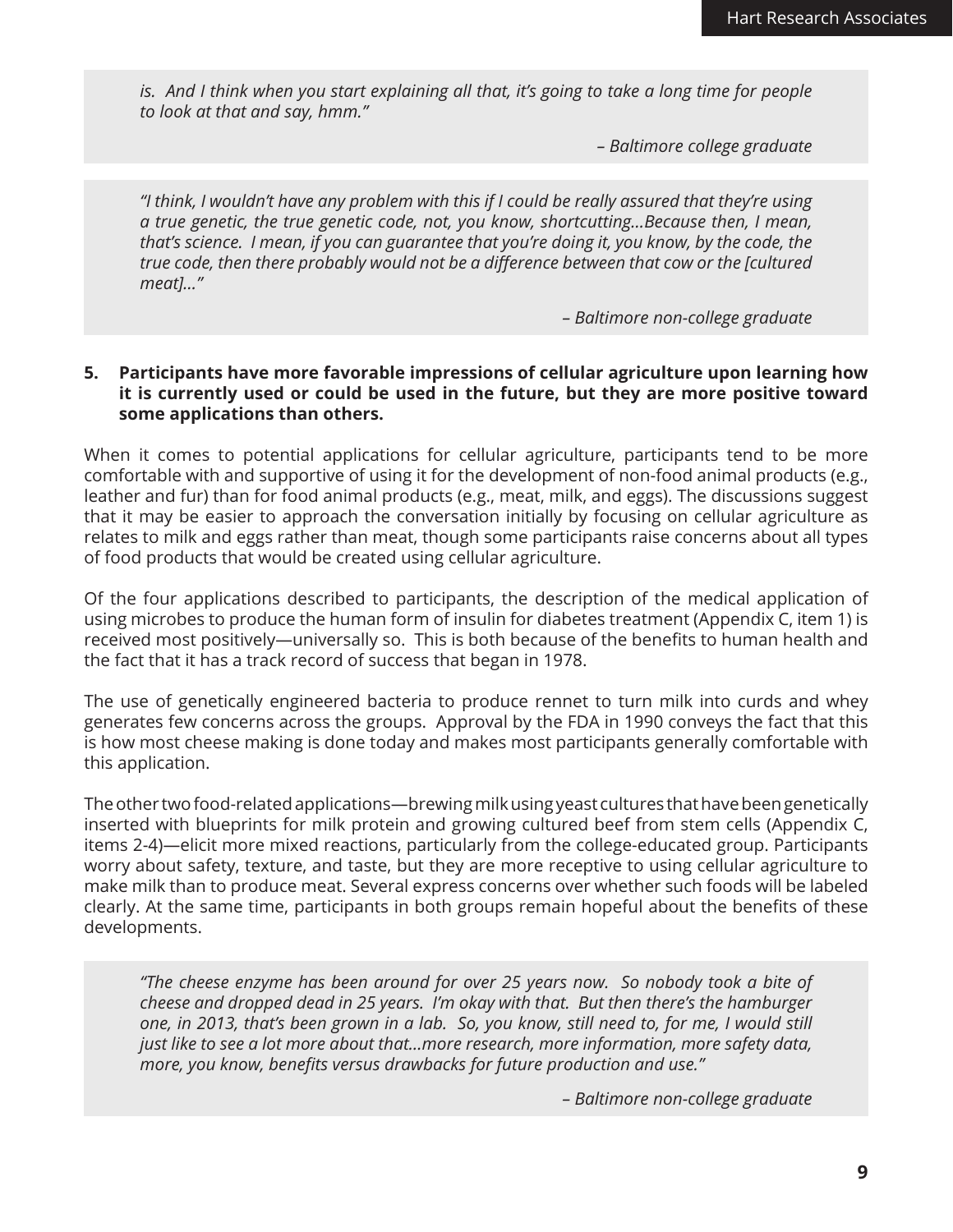*"The second one I seem to be okay with because to me cheese is a processed thing. It's not something that was a living thing that you eat. So this to me is you're intaking something that's already been processed. So this is just a different way of doing the process."* 

*– Baltimore college graduate*

*"Like the insulin and the milk production, that seemed a lot less cruel, to not keep a cow in the lactating state sounds really cruel actually."* 

*– Baltimore non-college graduate*

*"Maybe it's all in the naming…say you have soy milk and almond milk, you have almond juice and you have soy juice. It's not really milk, they just call it milk today. And maybe that's the problem we're having here is they're making something new and they're calling it the same thing as something else. And maybe if it was introduced under a different name or different product, it would be more acceptable to people, because we already have a fixed notion of what milk is, what an egg is, and what meat is."* 

*– Baltimore college graduate*

*"I guess like everybody, number one, I put great on the first thing because if you get a, seems like to me, an unending supply of insulin. That's a win. That's fine. The two and three was just okay because, like I said earlier, I already kind of figured they were doing*  it with milk and with all the substitute dairy products. I'm still iffy about four. But I don't *eat beef anyway, real beef. So that wouldn't appeal to me, but I want the opportunity to choose between a real burger, and I just want that opportunity to choose."* 

*– Baltimore non-college graduate*

*"But the last one…made me, like, not want to eat any kind of hamburgers."* 

*– Baltimore college graduate*

Overall, participants are more optimistic about the potential benefits of cellular agriculture after hearing about these applications. Those who changed their minds say they did not realize that some of these processes already are used widely, and they see the potential for a cultural shift making them more acceptable.

*"It's already here. It's happened. They just have to go through the formalities. I wasn't even thinking it was that close. I'm thinking, hmm, past 10 years or something. But after reading this, I'm like, wow. I take insulin, so that's why I was like, wait a minute."* 

*– Baltimore non-college graduate*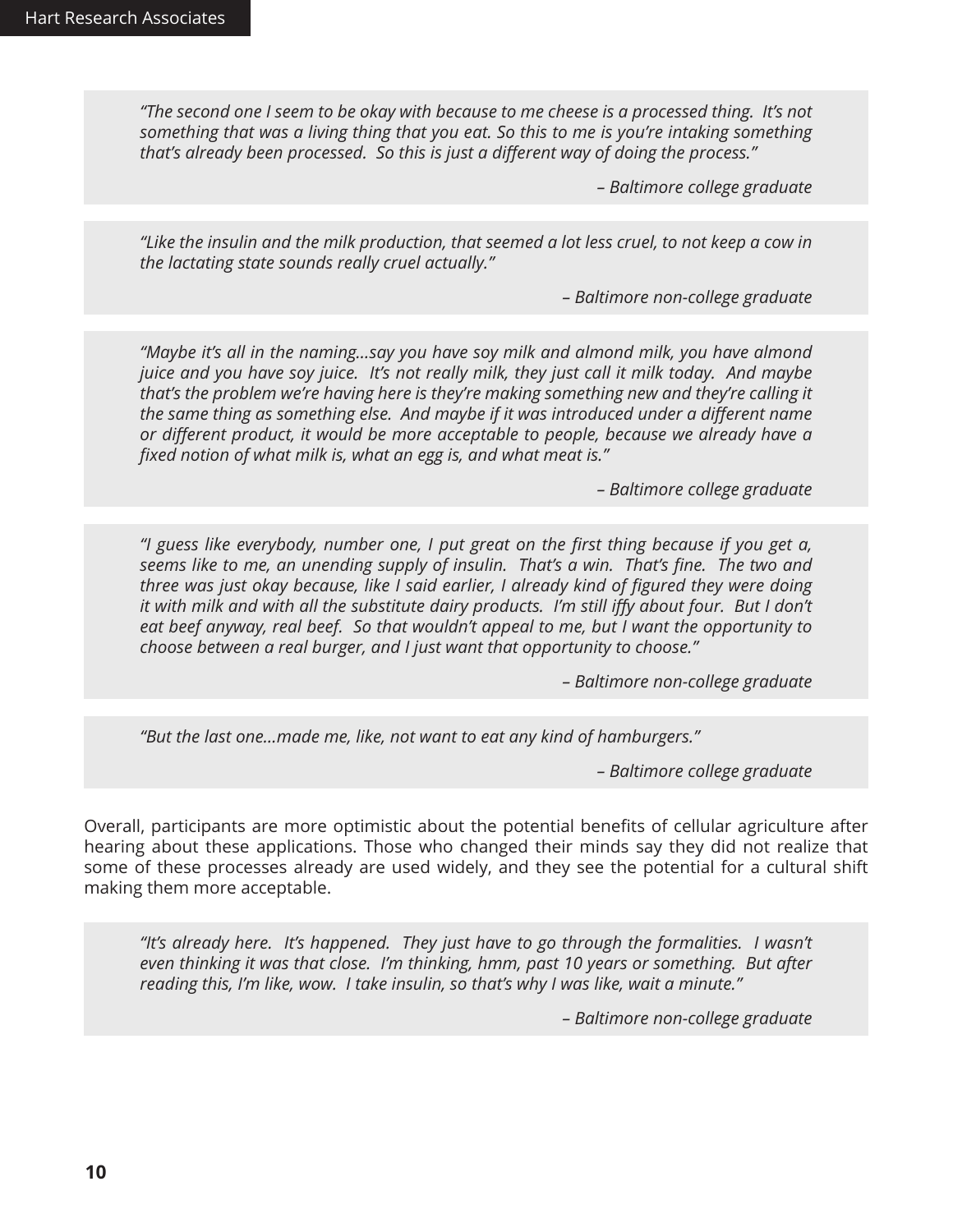**6. Of the eight potential benefits of cellular agriculture tested in the discussions (see Appendix D), the ones that participants feel are most important are a) that it will revolutionize the supply chain of animal products to meet the world's growing appetite for meat and b) that the sterile process by which meat can be made using cellular agriculture will reduce the growth of antibiotic-resistant bacteria.**

The following statement resonates with participants because of their concerns about global hunger and overpopulation. College-educated participants are particularly moved by this statement, as it speaks to the case they make early in the discussion about the need to expand the food supply, particularly in the developing world, even if cultured meat is not appealing to them personally.

*It is estimated that by 2050, global demand for animal products will have increased by 70% to feed 9.5 billion people. Cellular agriculture has the potential to revolutionize the supply chain of animal products to provide affordable, safe, and sustainable food to meet the world's growing appetite for meat and other animal products.* (Appendix D, item 1)

*"We just always hear, like, statistics about how our population is going to outgrow the resources that we have, you know, whether it's food or water. And it's going to eventually reach a crisis point. But I think at least in terms of food supply, number one addresses it, it's extremely important, a potential issue in the future."* 

*– Baltimore college graduate*

Amid concerns about health and safety, most participants also see the ability to keep antibiotics out of meat as a positive development. Several mention concerns about increased antibiotic resistance and the challenges that it creates for treating illness and disease.

*The use of antibiotics in food-producing animals—to fight disease and help the animals grow faster has been identified as a source of antibiotic-resistant bacteria that is dangerous to humans, and the FDA has reported steady increases in the use of antibiotics in livestock in recent years. Because cultured meats would be produced in sterile environments, these antibiotics would not need to be used.*  (Appendix D, item 4)

*"Well, it's good not to have the antibiotics in the food. I mean, because there's so much in all the meats that are out there, unless you're really paying attention to what you're buying . . . It's already been proven that our bodies are not able to use antibiotics to fight off colds and things like that because we have so much of it in our system already that it's useless."* 

*– Baltimore non-college graduate*

The benefit of having safer food products free of dangerous bacteria as a result of cultured meat being produced in sterile environments resonates with some participants. An opposition argument that comes at this theme from a different angle—that increased allergies and food intolerances are created by overly antiseptic environments—gains more traction, however. Thus, the following message could generate some pushback.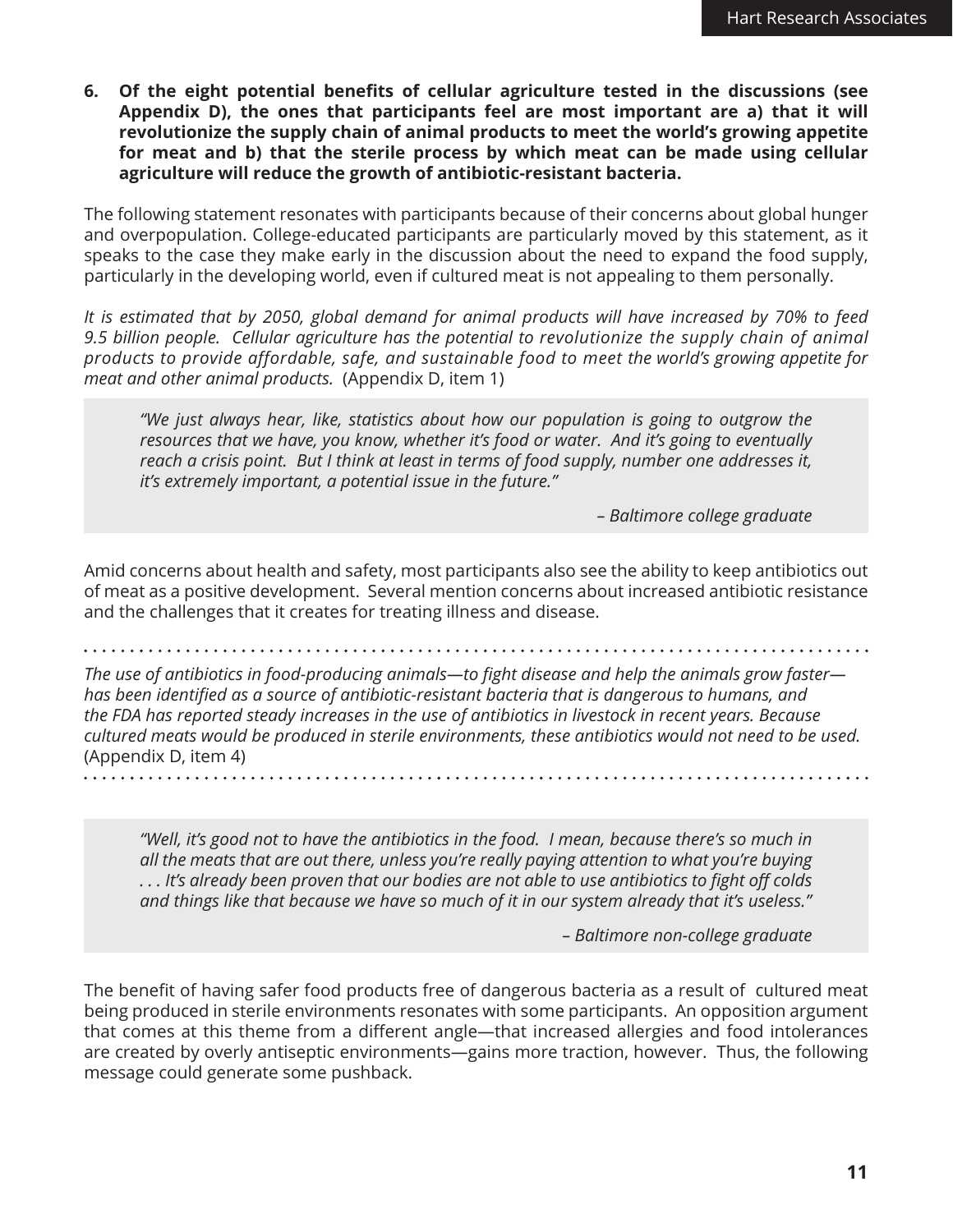*Because cultured meats would be produced in sterile environments, cellular agriculture products would offer a safer, purer product than their traditional counterparts. They would be free of dangerous bacteria that the Centers for Disease Control and Prevention estimates are the most common sources of fatal foodrelated infections caused by the contamination of conventional meat.* (Appendix D, item 3)

Of all participants, only two self-identify as vegetarian, but several see the benefits of reducing animal cruelty.

*"I am a meat lover. But, yeah, if there was a way for that not to have to take place, especially not a torturing situation. If they could be done, just done without any kind of pain longer than a second, I'm semi-okay with that, at least at the dinner table."* 

*– Baltimore college graduate*

Arguments about cutting down on waste from animal parts and reducing greenhouse gas emissions, while not necessarily received negatively, do not stand out as much as seemingly more pressing issues such as food access and food safety concerns. Some question whether waste produced from cellular agriculture product factories or the energy resources required might cancel out benefits of not raising livestock.

*"Because now you need factories and everything else to produce this, which is going to consume energy on its own, they all could have different drawbacks when it comes to pollution and use of energy and things like that."* 

*– Baltimore college graduate*

Few are moved by the argument that cellular agriculture grants the ability to design and tune agriculture products to do things such as reduce saturated fats in meat or remove cholesterol in eggs. Indeed, it is important to note that this argument runs counter to the message of "same meat, different process" and could tap into concerns about a slippery slope toward genetically modified foods and/or cloning.

**7. Of the seven reasons** *not* **to encourage cellular agriculture that were tested in the sessions (see Appendix E), the ones that gain the most traction are those that highlight that a) animal products grown in a petri dish might behave in unpredictable and harmful ways that could harm human health, b) meat grown in a lab could exacerbate the growing problem of overly antiseptic environments leading to more allergies and food intolerances, and c) it could lead to job losses.**

Fear of unknown consequences dominates the conversation around the risks of cellular agriculture. Participants point to weakened immune systems resulting from overuse of antibiotics and bad reactions to medications that have not been tested adequately as indicators of potential trouble. Arguments that animal products grown in a lab will not taste the same and will have lower nutritional value take a back seat to concerns about the impact on health.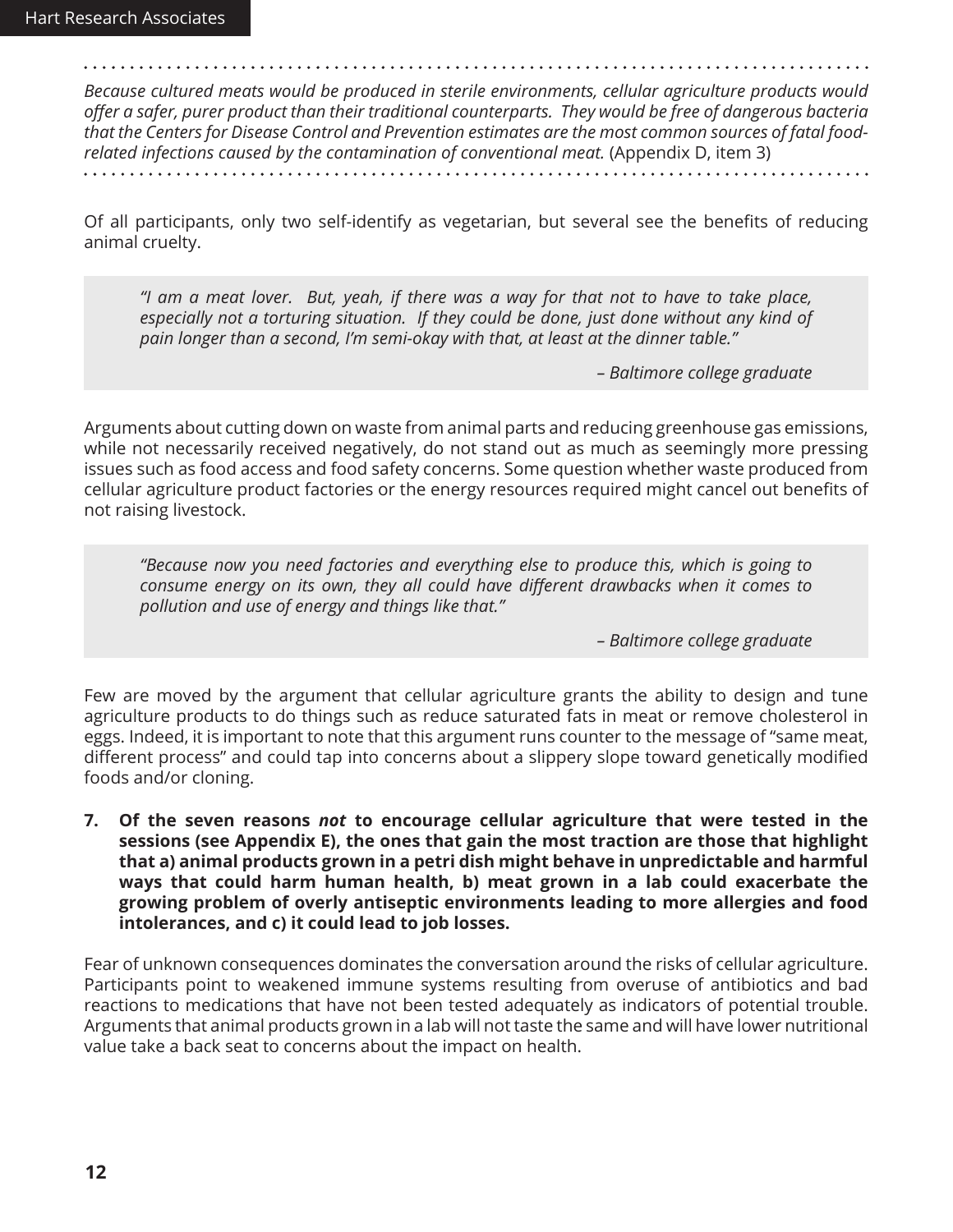*"But to me, it would take 20 years of some community ingesting this meat and seeing that some of the effects of what it had before I would feel comfortable eating it."* 

*– Baltimore non-college graduate*

*"I think in general, any process that we're trying to control runs a certain risk of error. I mean, it's just like anything else. Anything we produce, anything we manufacture where there's a human element or even an automated element, I think there's room for error there."* 

*– Baltimore non-college graduate*

*"Kids now are sicker than they used to be, than we were as kids. I mean, kids are sick all the time. My kids are sick all the time. I have a 25-year-old son, and then I have the 10-yearold and the nine-year-old, and my 25-year-old was never sick, never. My little kids now are sick all the time. And I feel like it's what they eat, like the environment around them. Everything is just so manufactured and produced and packaged and everything that this, I just feel like kids are sicker."* 

*– Baltimore college graduate* 

And while they see the benefits of revolutionizing the agriculture industry to improve food access and industrial efficiency, they worry about the traditional agriculture jobs lost as a result.

*"If you're living in less educated centers and you're living where the job placement, like you were saying, it can make jobs in chemistry and engineering and whatever, well, the amount of people that study that and things like that maybe don't outweigh the amount of farmers that there are and people who work on farms."* 

*– Baltimore college graduate*

*"Less truckers and less people going to get food elsewhere. It's going to be more local."* 

*– Baltimore non-college graduate*

The moral, ethical, and religious implications of cellular agriculture are mentioned briefly as having potential for pushback in conservative and religious communities. This concern was not a focus in among these participants, however.

*"One could say you're kind of playing God. But then the other side of that is you're enabled*  to create ways to make life better. So there's a dilemma there on how you look at that and *how you view that. And I think that's been the dilemma with stem cell research is the same issue, the same topic, which is in that same vein."* 

*– Baltimore college graduate*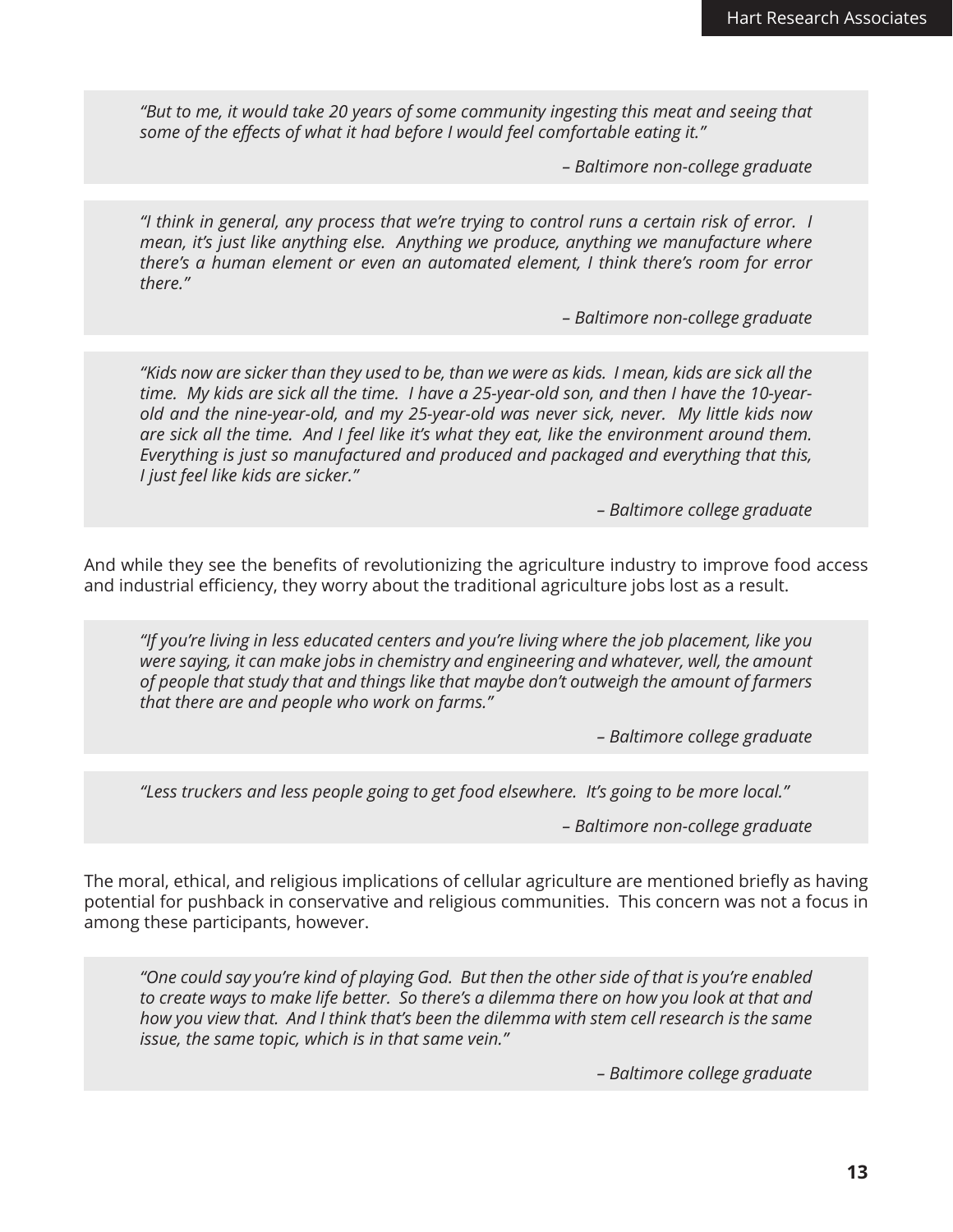After examining both the risks and benefits, participants are more likely to feel neutral about cellular agriculture. Most indicate either that they still think the benefits are greater, or that the risks and benefits are about equal. Thus, by the end of the discussions, fewer participants feel that the risks of cellular agriculture outweigh the benefits and more express ambivalence.

**8. There is a clear and strong desire for full study and monitoring of potential risks of cellular agriculture—particularly potential unintended consequences. While participants do not have a strong sense of what the structure of oversight for this field of research should be, there is a consensus that various entities from government (FDA, USDA), NGOs (consumer watchdog groups), scientific bodies (National Science Foundation), and university scientists and researchers should ALL play a role and provide checks and balances. These audiences see a role for a variety of bodies in overseeing advances in cellular agriculture, especially those who are knowledgeable about it.** 

After brainstorming who they think should be involved in the regulatory process, participants were given a list of entities that could play a part in determining and managing potential risks related to cellular agriculture (see Appendix F). The US Food and Drug Administration, USDA, NGOs and consumer watchdog groups, and scientific bodies stand out to participants as key potential players. Some see NGOs as more neutral bodies, and others argue that while individual NGOs may have an agenda, at least a variety of voices are brought to the table. The FDA is seen as strict in its regulations, which increases participants' confidence, but they worry about corruption and susceptibility to politics for government bodies as well as university scientists, depending on their funding streams. A handful of participants in the non-college-educated group also wonders whether there might be a role for organizations that represent farmers.

*"Because they [FDA] do have pretty strict policies. Like you always hear about them, like, denying new products because of small, or, you know, it seems like they have a pretty strict code, and they try to enforce it, and it's backed up by science."* 

*– Baltimore college graduate*

*"But with, the US Department of Agriculture, their only problem, the reason I wouldn't have given them a higher rating, and I think I gave them an eight, is the agenda. You know, their concern would be to preserve the ability of agriculture and growth."* 

*– Baltimore non-college graduate*

*"Universities are funded, their research labs are generally funded by grants from particular industries. So I don't trust that as much as I would trust an independent scientific body that might not have an allegiance somewhere."* 

*– Baltimore college graduate*

*"I'm not sure what the group would be, but some representation from the farmers' side of things. Is there a union group of some sort?"* 

*– Baltimore non-college graduate*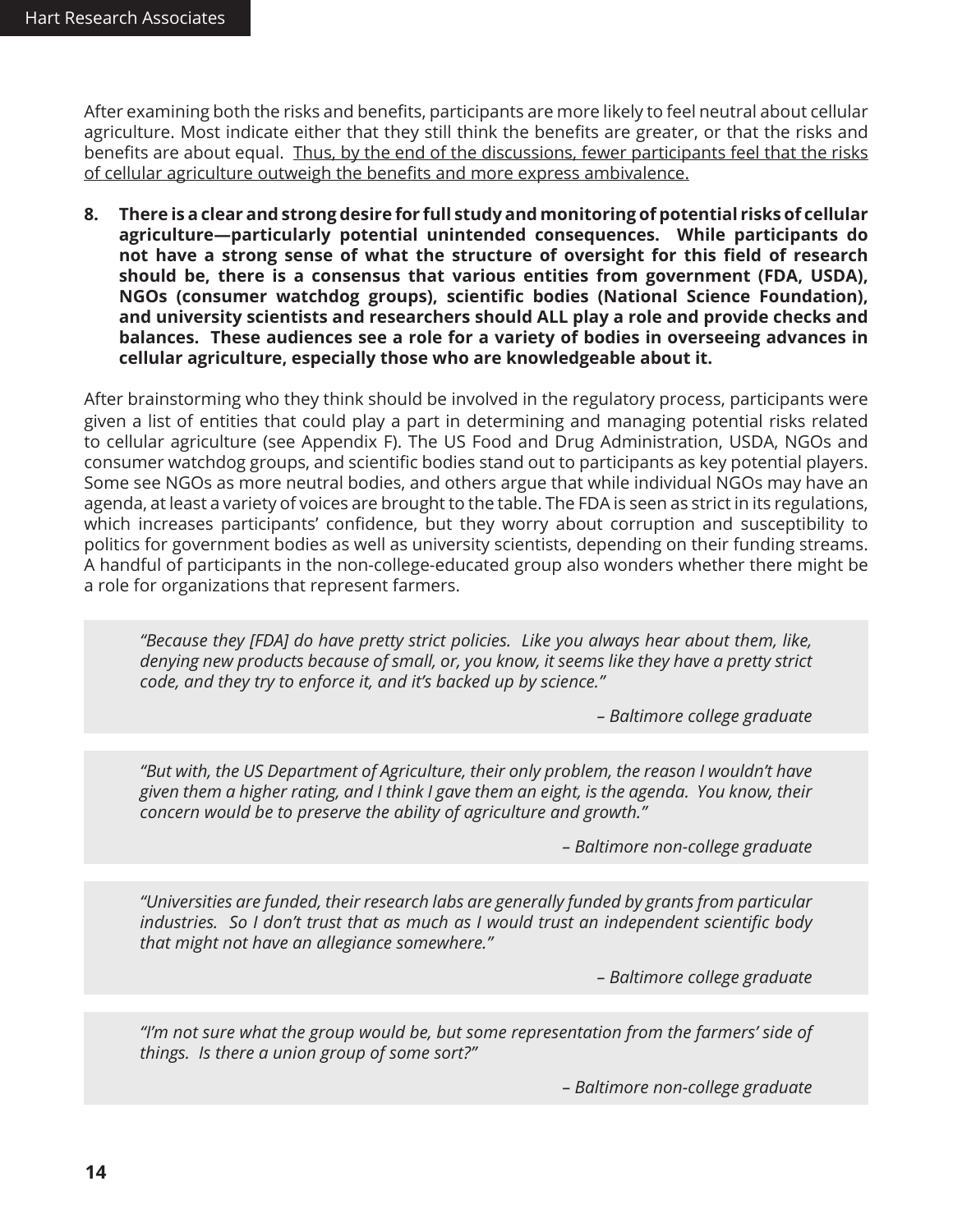No participants rate the US Congress, companies that are developing foods using cellular agriculture, or popular or renowned chefs as their top choice for entities in which they have the most confidence to play a part in regulating advancements in cellular agriculture.

## **STRATEGIC CONSIDERATIONS**

The discussions highlight some potential opportunities and cautions for developers of cellular agriculture to consider as they communicate with the general public about this area of science:

- A key step to building support for cellular agriculture and cultured meat among the general public will be providing lay audiences with a simple overview of the process that clearly explains how the resulting product is the "same meat." A lack of understanding around the scientific processes behind synthetic foods plays a major role in sparking concern about whether cellular agriculture food products really are the same as the traditional versions of these products. A lack of information can lead some to fill in knowledge gaps with their own assumptions about the involvement of GMOs and cloning and question whether it really is the "same meat, but a different process."
- Beware of challenges in using the term "cultured meat." It is a problematic term that generates a negative reaction from many and raises concerns.
- Illustrate a commitment to transparency in communications with the public. Moving forward, the public would like developers of cellular agriculture to be transparent by providing a sense of applications under development, providing assurances that they are fully investigating the potential benefits and risks (under oversight by third parties), and providing estimated timing for the introduction of these applications. There is also a general desire and expectation that food products developed with cellular agriculture should be labeled as such.
- $\blacksquare$  Choice is important to the public, and they would like to know that they will continue to have the option to choose meat from livestock. Beware that some are concerned that the development of cellular agriculture could put an end to traditionally raised meat or result in a system of haves (who can afford traditionally raised meat) and have nots (who can only afford cultured meat).
- These discussions reveal a lack of understanding of how meat is produced today and the life and conditions of most livestock. There may be potential to educate the public on current livestock conditions as a means for highlighting the benefits of cellular agriculture by comparison.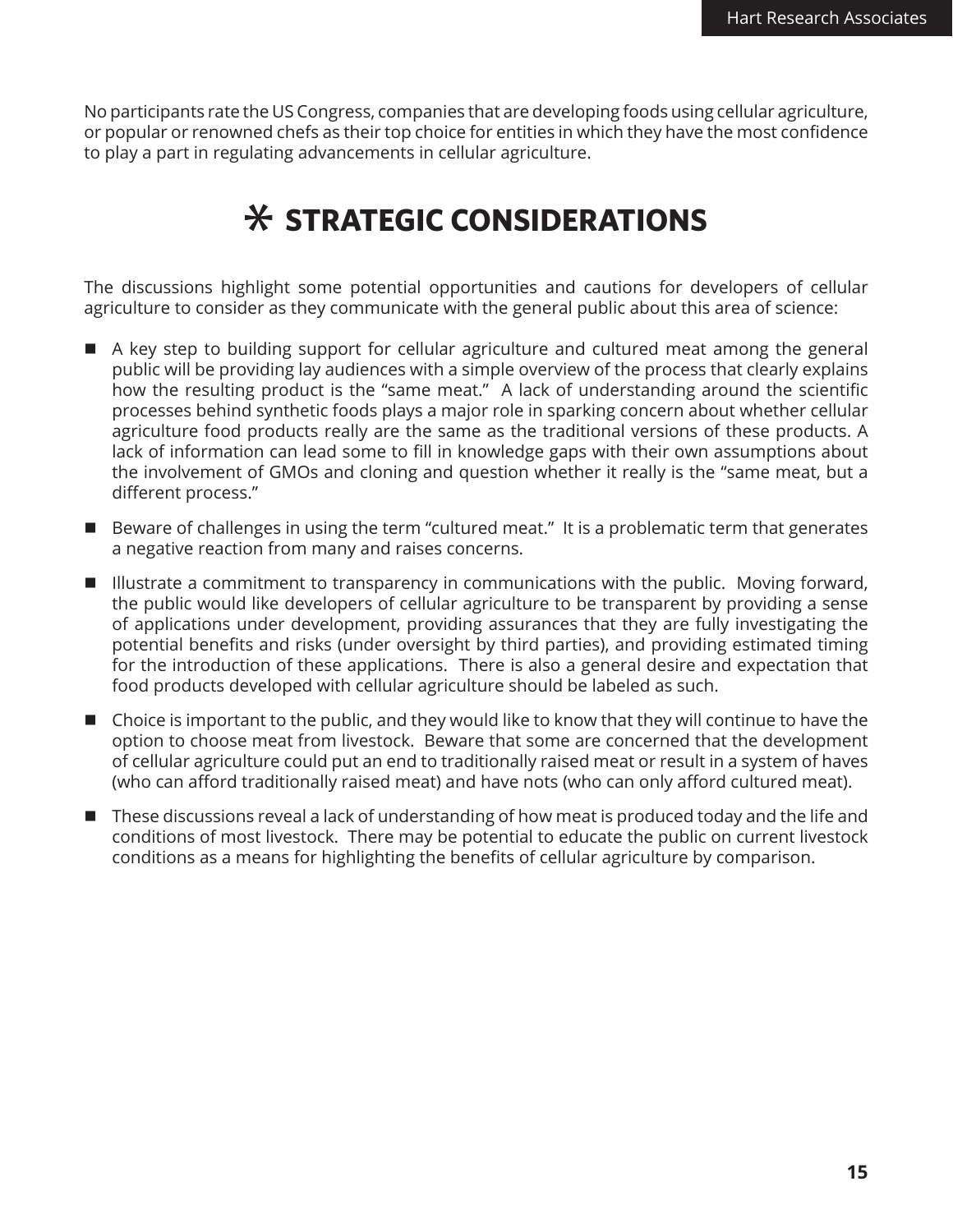## **APPENDIX A**

#### **Overview of Discussion:**

- h Query group on awareness of cellular agriculture and cultured meat; participants discuss initial reactions to the terms.
- $\triangleright$  Provide written description of cellular agriculture (see Appendix B); participants discuss reactions and record whether they think the benefits of cellular agriculture outweigh the risks, the risks outweigh the benefits, or they are about equal.
- $\triangleright$  Provide handout with four potential applications of cellular agriculture (see Appendix C); participants discuss reactions and record whether they think the benefits of cellular agriculture outweigh the risks, the risks outweigh the benefits, or they are about equal.
- $\triangleright$  Show brief animated video that describes cultured meat in more detail; participants discuss reactions.
- $\triangleright$  Provide handout outlining reasons why encouraging further research in cellular agriculture is a GOOD thing (see Appendix D); participants discuss reactions and record whether they think the benefits of cellular agriculture outweigh the risks, the risks outweigh the benefits, or they are about equal.
- ▶ Provide handout outlining reasons why encouraging further research in cellular agriculture is a BAD thing (see Appendix E); participants discuss reactions and record whether they think the benefits of cellular agriculture outweigh the risks, the risks outweigh the benefits, or they are about equal.
- $\triangleright$  Provide handout with various entities that could play a part in regulating advancements in synthetic biology (see Appendix F) and ask participants to indicate their level of confidence in each one to manage potential risks related to synthetic biology. Participants discuss ratings and confidence in each entity.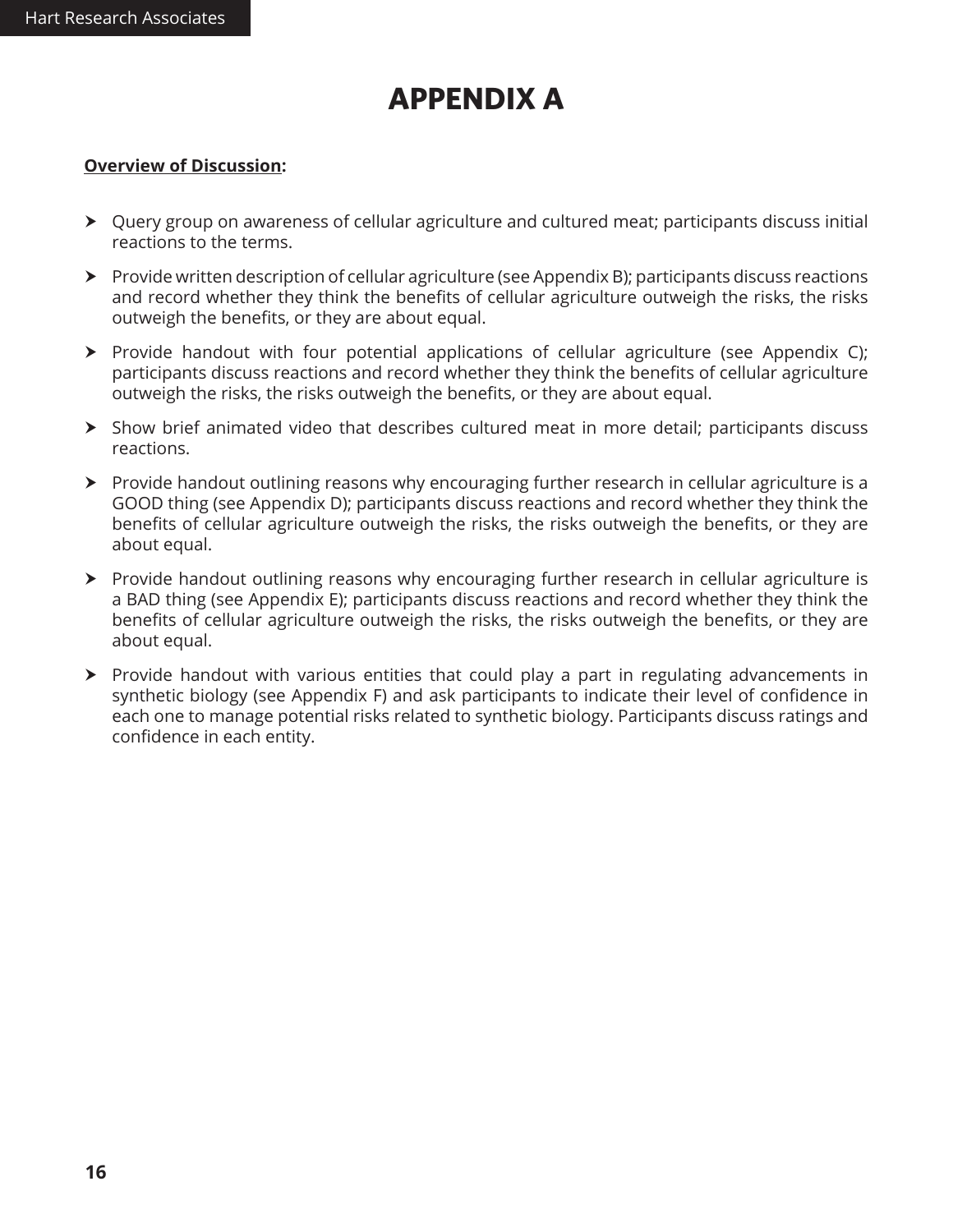### **APPENDIX B**

#### **Handout given to participants defining cellular agriculture:**

#### **What Is Cellular Agriculture?**

*Cellular agriculture is the production of agricultural products from cell cultures. Cellular agriculture enables the production of milk, eggs, meat, leather, fur, and other animal products from cell cultures rather than from animals. Cellular agriculture is possible by applying advances in engineering and biology to grow animal products in a lab.*

*Some animal products can be made without living material. For instance, milk can be made by inserting a cow's genetic code into a microbe like yeast or bacteria, which then makes milk protein.*

*Other animal products can be made from living or once-living cells outside the body in a process called tissue engineering. Cells from a particular animal tissue are assembled on a scaffold to grow on with food for the cells to feed on while they grow. For example, "cultured beef" can be grown from a cell culture in a lab.*

*Tissue engineering is a relatively new scientific pursuit, with a focus on clinical applications such as growing skin for burn victims or organs for patients requiring organ transplantation. The focus is on making a tissue-engineered organ that can function in a living person. The science behind growing tissue for an organ transplant is similar to growing muscle tissue for food, though the focus in producing food products is on nutritional value, taste, and mouthfeel.*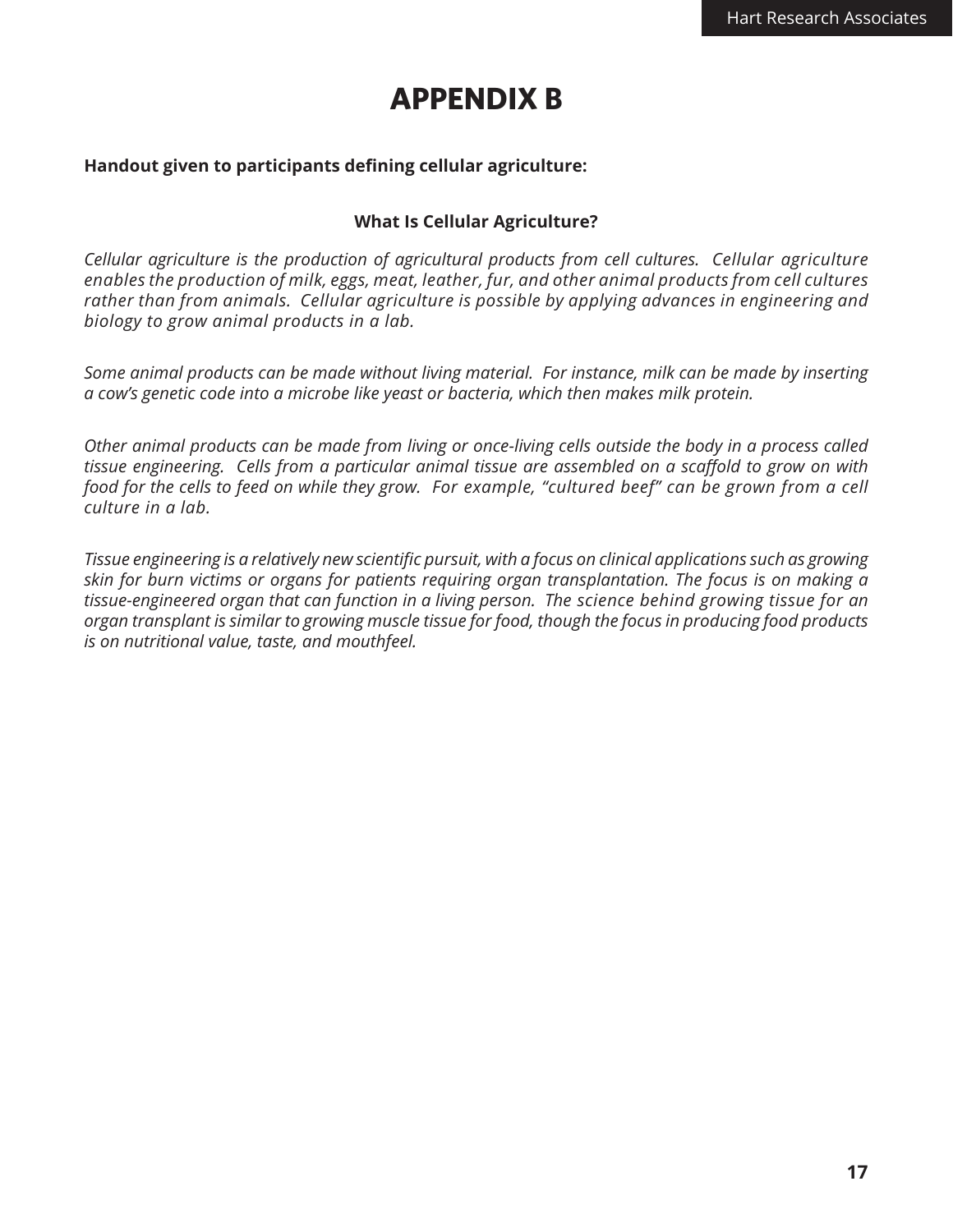### **APPENDIX C**

#### **Handout given to participants outlining four applications for cellular agriculture:**

- 1. *For the first 60 years of its use as a treatment for patients with diabetes, animal insulin was collected from the ground up pancreases of pigs and cattle. Today, it is made by microbes that produce the human form of insulin. In 1978, scientists inserted the gene carrying the blueprints for human insulin into a bacteria, so the bacteria could make insulin identical to the insulin that humans make. Today, the vast majority of insulin is made this way, making the insulin supply safer, more consistent, and identical to the insulin humans produce.*
- 2. *Rennet is a mixture of enzymes that turns milk into curds and whey in the cheesemaking process. Traditionally, rennet is extracted from the inner lining of the fourth stomach of calves. In 1990, the FDA approved a bacteria that had been genetically engineered to produce rennet, making it the first genetically engineered product for food. Today, the majority of cheesemaking uses rennet enzymes from genetically engineered bacteria, fungi, or yeasts.*
- 3. *Milk is usually made by mother cows kept in a lactating state in an industrial setting. Instead, we can make the exact same milk by brewing it, using a yeast culture that consumes simple sugars to make milk proteins. The yeast was altered by inserting in it the gene carrying the blueprints for milk protein. The yeast then makes milk protein identical to the protein cows make.*
- 4. *In 2013, the first hamburger was made in a lab using cellular agriculture. First, stem cells, which have the power to turn into any other cell, were taken from a cow's muscle. Those stem cells were then grown into muscle fibers in the lab for six weeks to create cultured beef that was formed into a hamburger and cooked.*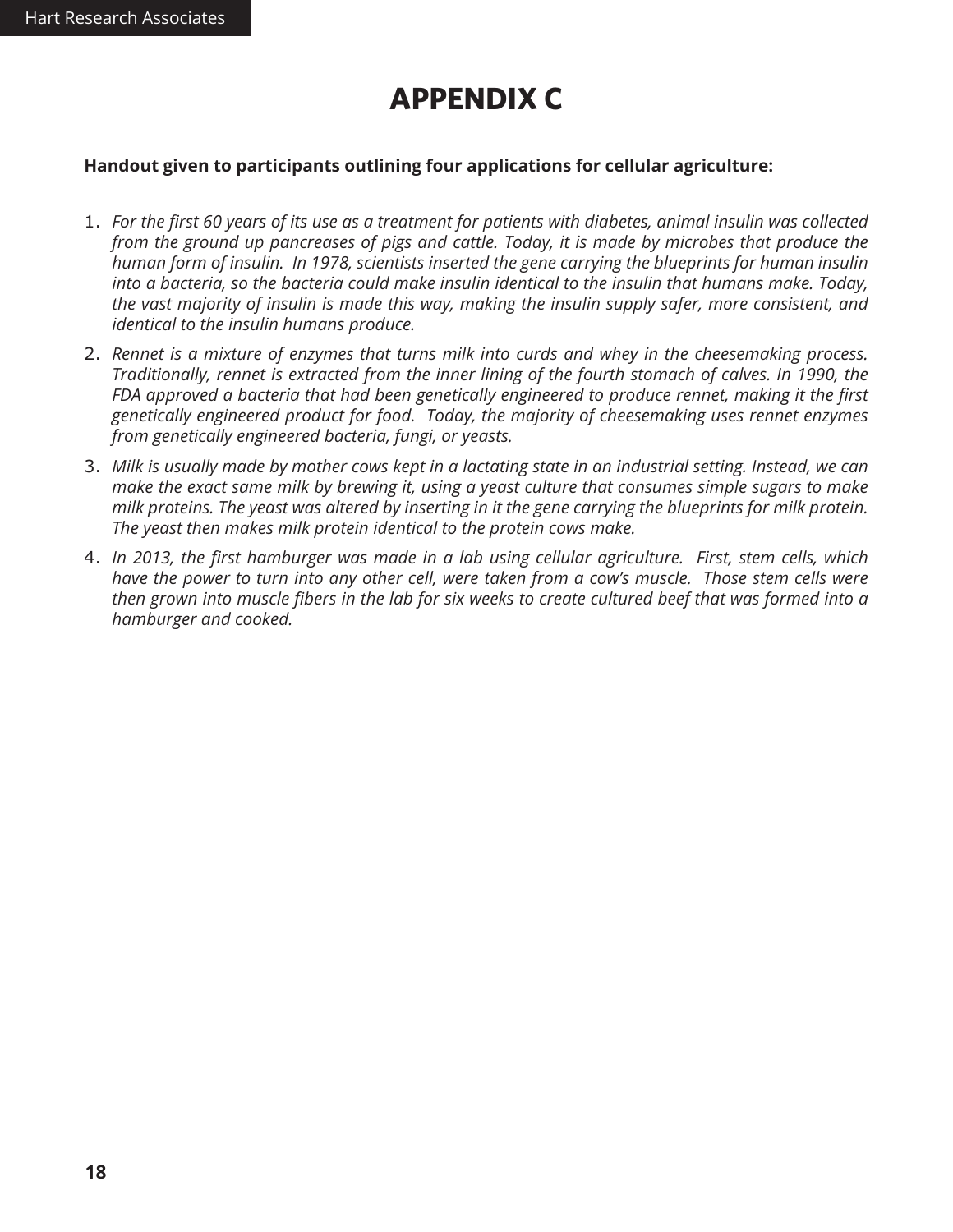### **APPENDIX D**

#### **Handout given to participants outlining reasons why encouraging further research in cellular agriculture is a GOOD thing:**

- *1. It is estimated that by 2050, global demand for animal products will have increased by 70% to feed 9.5 billion people. Cellular agriculture has the potential to revolutionize the supply chain of animal products to provide affordable, safe, and sustainable food to meet the world's growing appetite for meat and other animal products.*
- *2. The use of cellular agriculture to produce cultured meat would dramatically reduce the amount of*  land and water required to produce meat from livestock today, and it would produce less polluting *greenhouse gas emissions than are produced by cows, pigs, and poultry today.*
- *3. Because cultured meats would be produced in sterile environments, cellular agriculture products would offer a safer, purer product than their traditional counterparts. They would be free of dangerous bacteria that the Centers for Disease Control and Prevention estimates are the most common sources of fatal food-related infections caused by the contamination of conventional meat.*
- *4. The use of antibiotics in food-producing animals—to fight disease and help the animals grow faster has been identified as a source of antibiotic-resistant bacteria that is dangerous to humans, and the FDA has reported steady increases in the use of antibiotics in livestock in recent years. Because cultured meats would be produced in sterile environments, these antibiotics would not need to be used.*
- *5. Because cellular agriculture involves producing food products in safe, sterile, controlled conditions, it can yield a more consistent supply than traditional agriculture, which is greatly affected by drought, flooding, and other weather conditions.*
- *6. Cellular agriculture provides the ability to design and tune what is being made. For instance, it could be used to make meat with fewer saturated fats and more unsaturated fats, or to make milk without lactose, or eggs without cholesterol.*
- *7. In 2007, it was estimated that more than 56 billion land animals were raised and slaughtered for food, and a large proportion of these animals were raised in very poor welfare conditions. Cellular agriculture enables the production of meats without harming animals.*
- *8. Cellular agriculture enables the production of the food products that are in demand without wasting those parts that are left unused. For example, rather than raising and fattening live chickens for slaughter, only to discard many parts of chickens that are not eaten or in demand, cellular agriculture will enable the production of just chicken meat itself without the other byproducts.*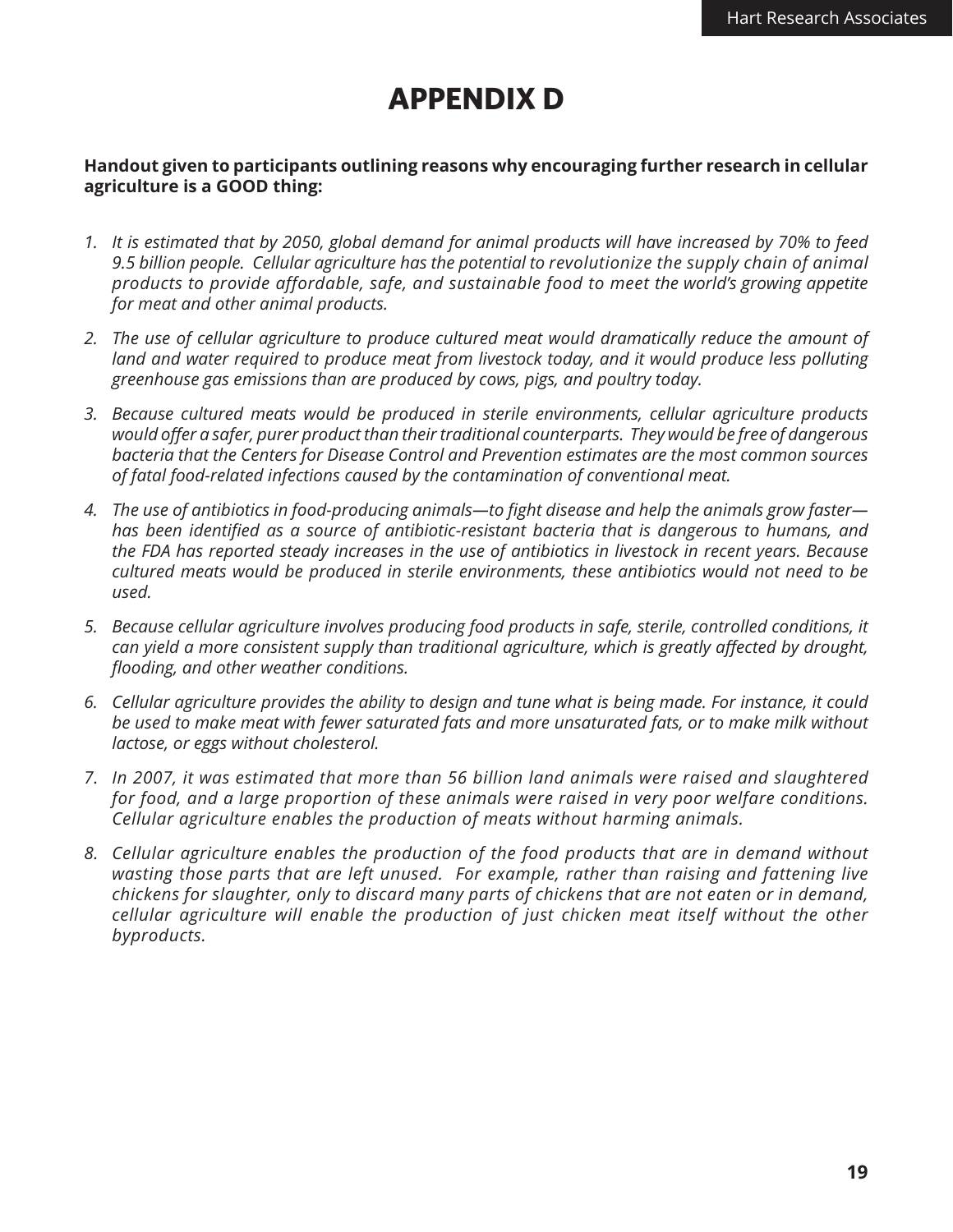### **APPENDIX E**

#### **Handout given to participants outlining reasons why encouraging further research in cellular agriculture is a BAD thing:**

- *1. Animal products that do not come from livestock raise moral, ethical, or religious concerns.*
- *2. Animal products grown in a petri dish might behave in unpredictable and harmful ways that could harm people's health.*
- *3. The development of cellular agriculture could put traditional agriculture out of business, potentially harming our economy and leading to job losses for Americans who work on farms.*
- *4. Animal products grown in a lab will be less natural than food that comes from livestock.*
- *5. Animal products grown in a lab will not have the same taste as those that are traditionally grown.*
- *6. Animal products grown in a lab will not have the same nutritional value as those that are traditionally grown.*

*Many recent studies indicate that people have developed allergies and food intolerances by creating an overly antiseptic environment for ourselves. We run the same risk with cultured meat that is made in a lab rather than through natural symbiosis.*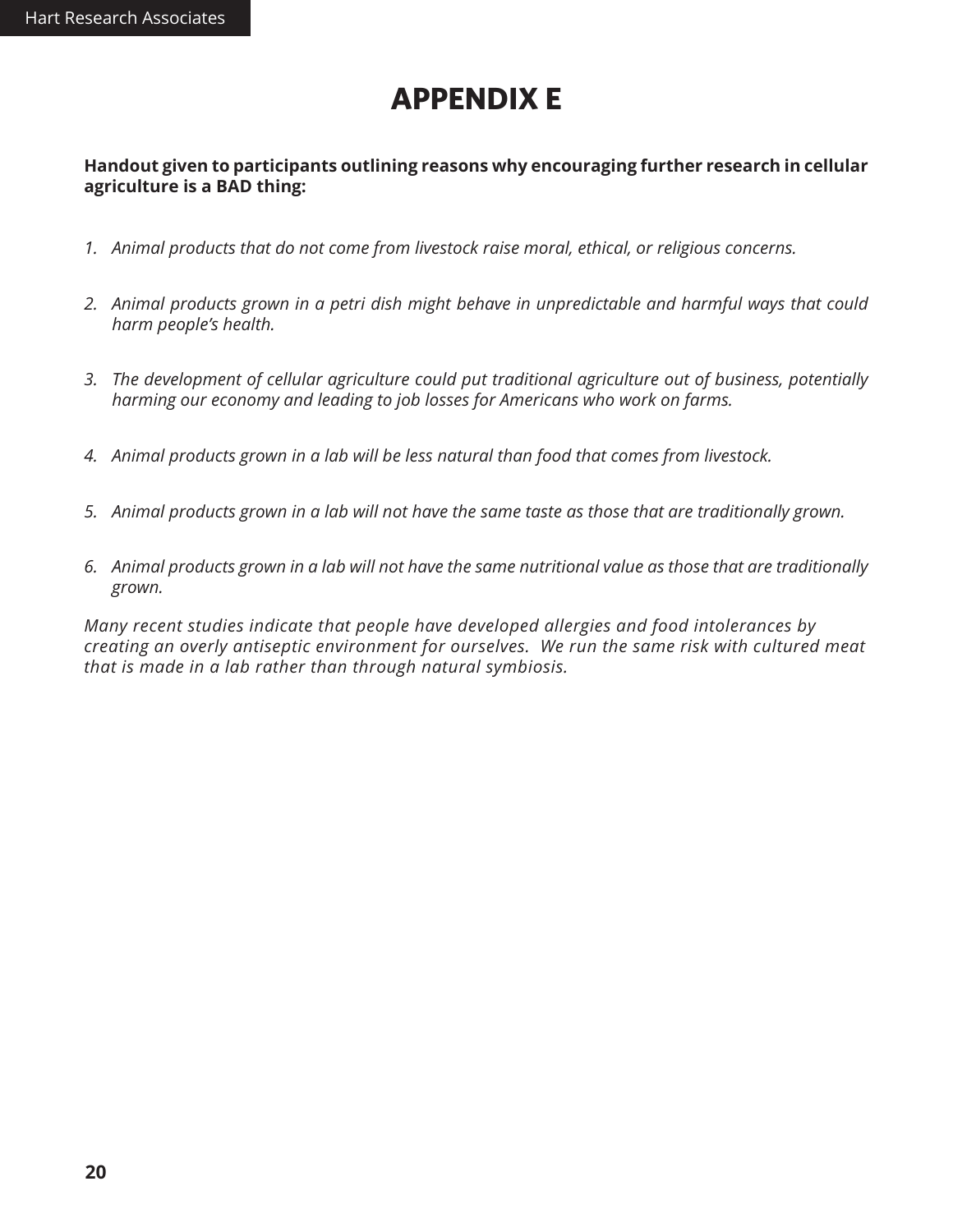### **APPENDIX F**

**Handout given to participants listing entities that could play a part in determining and managing potential risks related to cellular agriculture:**

| A                | The US Department of Agriculture                                                                                    |
|------------------|---------------------------------------------------------------------------------------------------------------------|
| $\boldsymbol{B}$ | The US Food and Drug Administration                                                                                 |
| $\mathcal{C}$    | Companies that are developing foods using cultural agriculture                                                      |
| D                | University scientists and researchers involved in developing advances in cellular<br>agriculture                    |
| E                | Scientific bodies or panels such as the National Science Foundation                                                 |
| F                | NGOs and consumer watchdog groups such a Friends of the Earth,<br>Union of Concerned Scientists, or Consumers Union |
| G                | The US Congress                                                                                                     |
| H                | Popular or renowned chefs                                                                                           |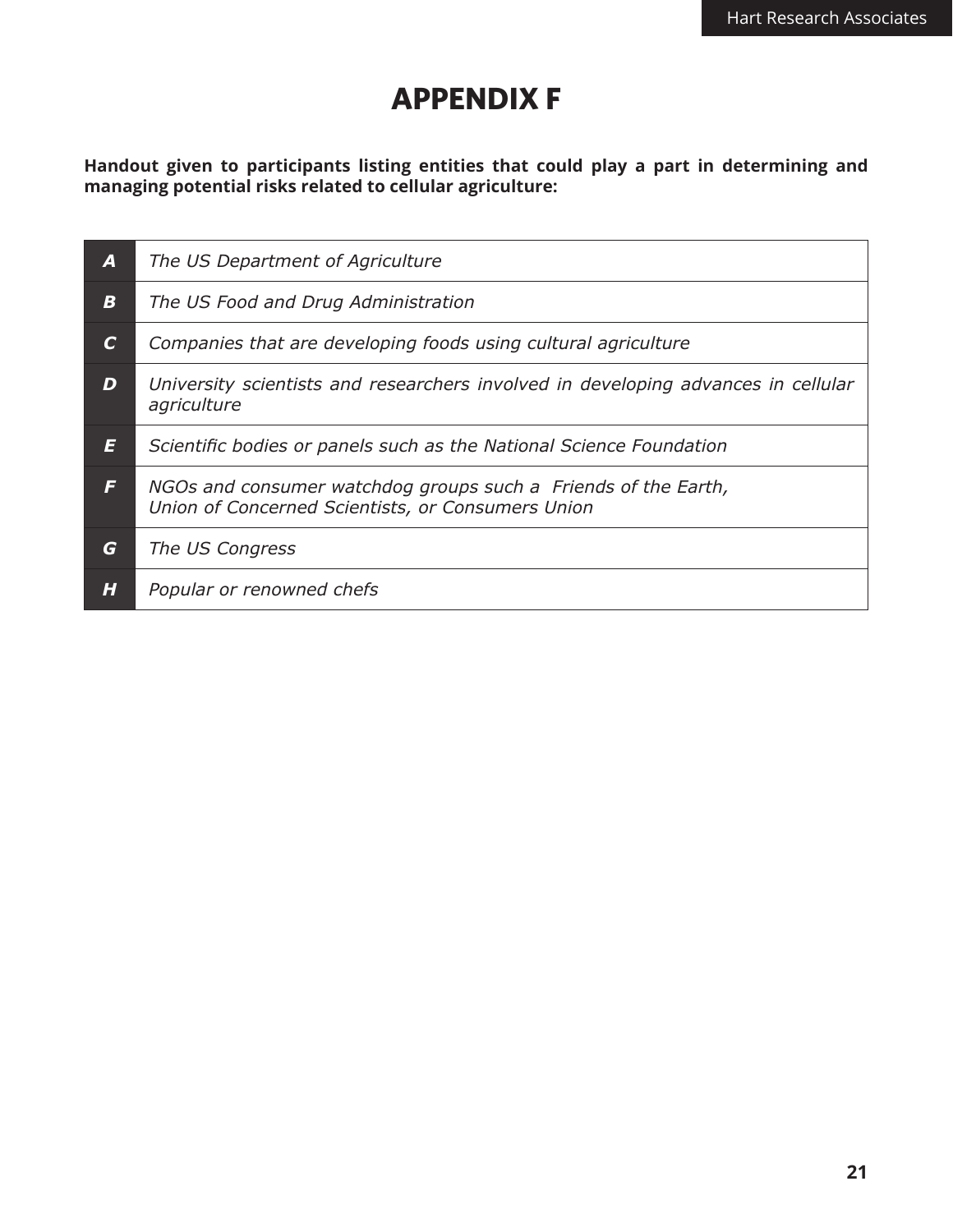### **APPENDIX G**

**Focus group participant demographics:**

### **Non-college-educated adults**

| Gender | Age | <b>Education</b> | <b>Employment</b><br><b>Status</b> | <b>Marital</b><br><b>Status</b> | <b>Religion</b>            | <b>Ethnicity</b>    |
|--------|-----|------------------|------------------------------------|---------------------------------|----------------------------|---------------------|
| Female | 18  | Some college     | <b>Employed Part</b><br>Time       | Single                          | Protestant                 | Hispanic            |
| Female | 26  | Vocational       | <b>Employed Full</b><br>Time       | Single, living<br>with partner  | None                       | White               |
| Female | 28  | Some college     | <b>Employed Full</b><br>Time       | Single                          | None                       | White               |
| Male   | 35  | Some college     | <b>Employed Full</b><br>Time       | Married                         | Catholic                   | White               |
| Male   | 39  | Vocational       | <b>Employed Full</b><br>Time       | Single, living<br>with partner  | Not sure                   | White               |
| Male   | 47  | Some college     | <b>Employed Full</b><br>Time       | Single, living<br>with partner  | None                       | African<br>American |
| Male   | 47  | Some college     | <b>Employed Full</b><br>Time       | Single                          | None                       | African<br>American |
| Female | 50  | Some college     | <b>Employed Part</b><br>Time       | Married                         | Protestant<br>(Born-again) | African<br>American |
| Male   | 61  | Some college     | <b>Employed Full</b><br>Time       | Divorced                        | Jewish<br>(Orthodox)       | White               |
| Female | 65  | Some college     | Retired                            | Married                         | Muslim                     | White               |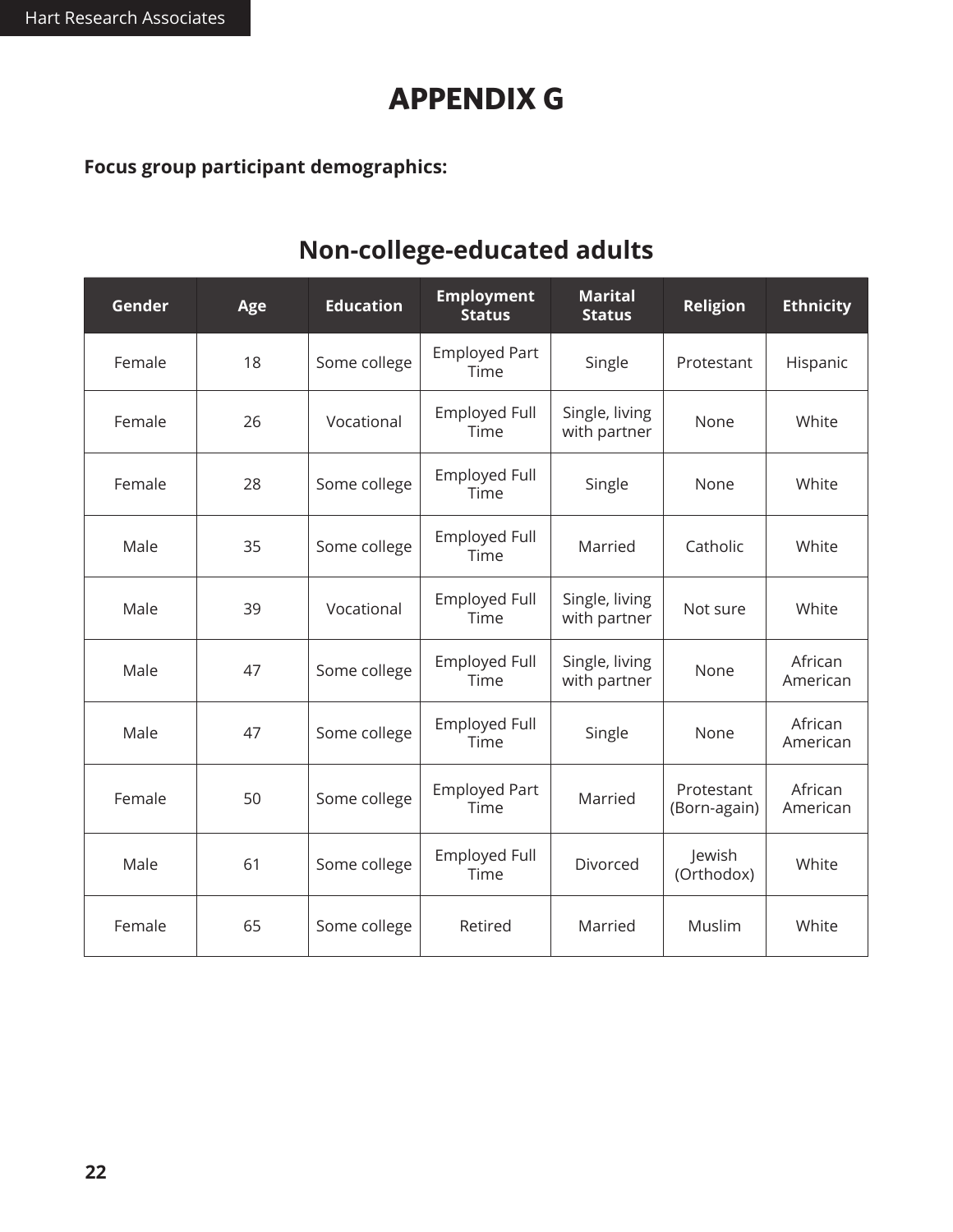### **College-educated adults**

| Gender | Age | <b>Education</b>                    | <b>Employment</b><br><b>Status</b> | <b>Marital</b><br><b>Status</b> | Religion                   | <b>Ethnicity</b>              |
|--------|-----|-------------------------------------|------------------------------------|---------------------------------|----------------------------|-------------------------------|
| Female | 27  | 4-year<br>college                   | <b>Employed Full</b><br>Time       | Married                         | None                       | White                         |
| Male   | 28  | Post-<br>graduate<br>work/degree    | <b>Employed Full</b><br>Time       | Single                          | Protestant                 | White                         |
| Female | 34  | 4-year<br>college                   | <b>Employed Full</b><br>Time       | Married                         | Christian<br>(Born-again)  | African<br>American           |
| Male   | 36  | 4-year<br>college                   | <b>Employed Full</b><br>Time       | Married                         | Catholic                   | Hispanic                      |
| Male   | 37  | Post-<br>graduate<br>work/degree    | <b>Employed Full</b><br>Time       | Married                         | Catholic                   | White                         |
| Male   | 38  | Post-<br>graduate<br>work/degree    | <b>Employed Full</b><br>Time       | Married                         | Muslim                     | Asian,<br>Pacific<br>Islander |
| Female | 44  | Some post-<br>graduate/no<br>degree | <b>Employed Part</b><br>Time       | Divorced                        | Protestant                 | White                         |
| Male   | 53  | 4-year<br>college                   | <b>Employed Full</b><br>Time       | Married                         | Protestant<br>(Born-again) | White                         |
| Male   | 56  | 4-year<br>college                   | <b>Employed Full</b><br>Time       | Married                         | Catholic                   | White                         |
| Female | 63  | Some post-<br>graduate/no<br>degree | Retired                            | Single                          | Jewish                     | African<br>American           |